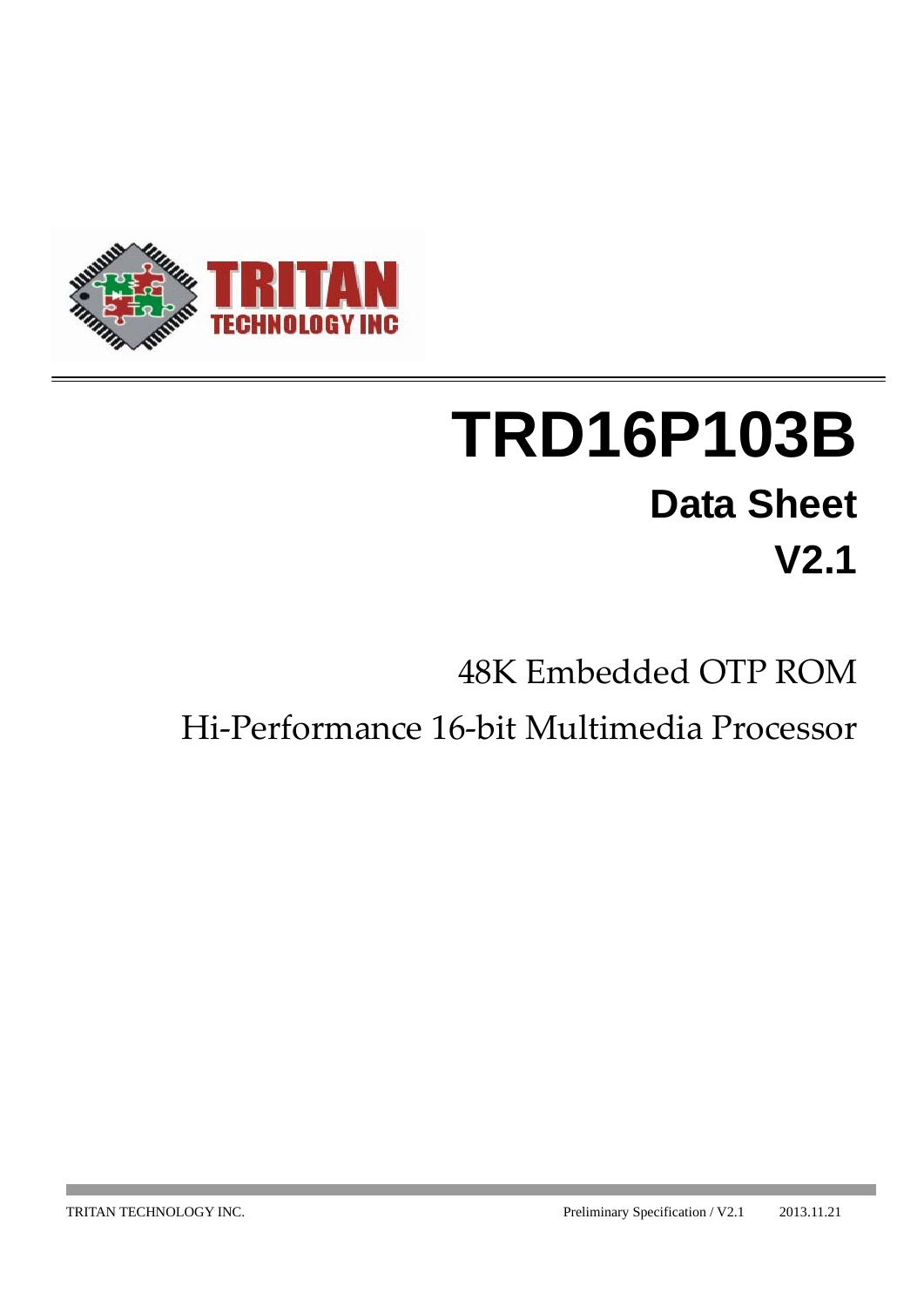**Contract Contract Contract Contract** 

and the control of the control of the control of the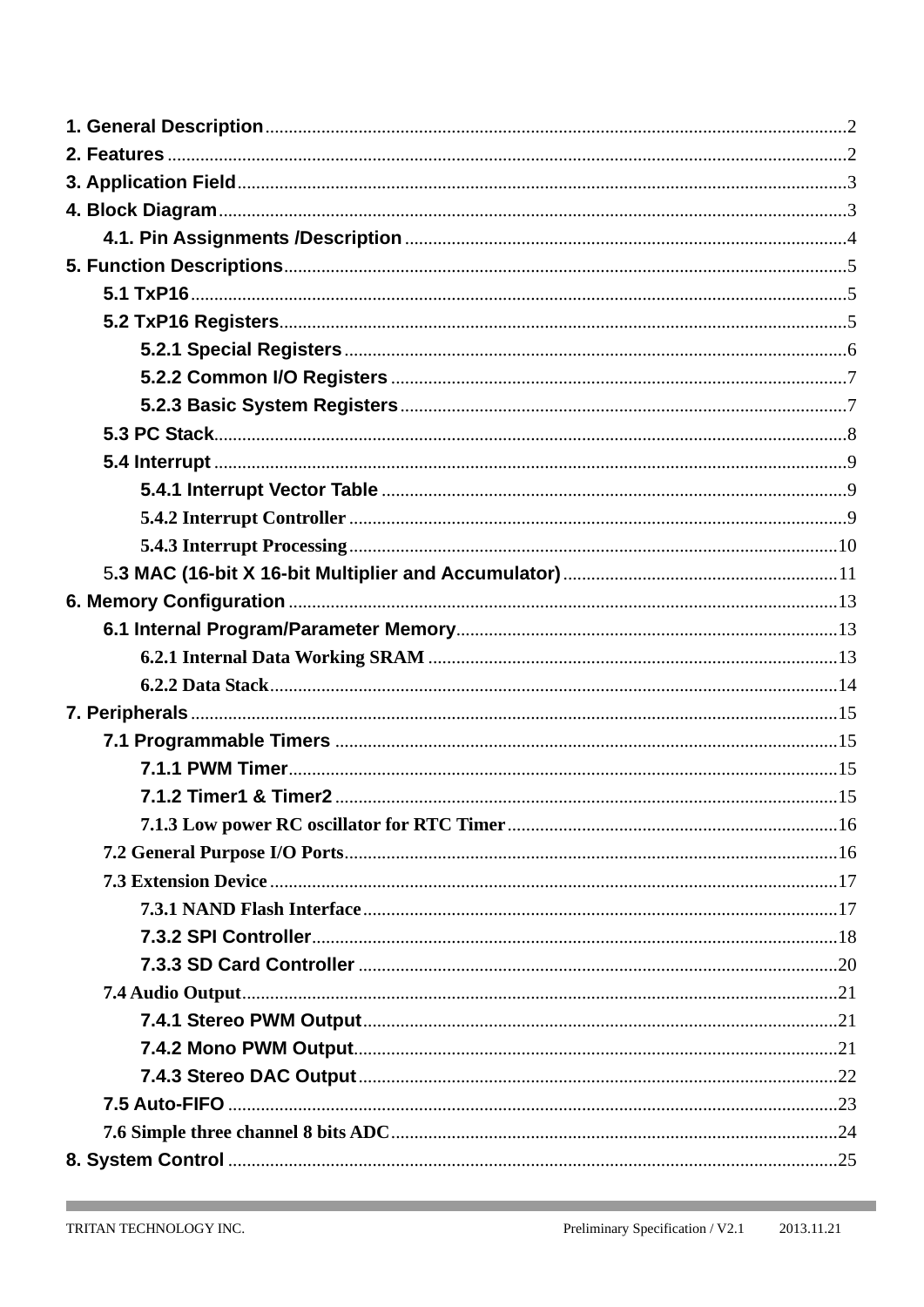

## TRD16P103B

*16-bit Multimedia Processor*

| Application Circuit 1.a : Stereo 16-bit PWM AMP output with Serial Flash (Type1) 29 |  |
|-------------------------------------------------------------------------------------|--|
| Application Circuit 1.b: Stereo 16-bit DAC AMP output with Serial Flash(Type2) 29   |  |
| Application Circuit 1.c : Stereo 15-bit PWM output with Serial Flash 30             |  |
| Application Circuit 1.d: Mono 16-bit PWM output with Serial Flash30                 |  |
| Application Circuit 2.a : Mono 16-bit PWM output with Nand Flash31                  |  |
| Application Circuit 2.b: Stereo 16-bit PWM AMP output with Nand Flash 31            |  |
|                                                                                     |  |
|                                                                                     |  |
|                                                                                     |  |
|                                                                                     |  |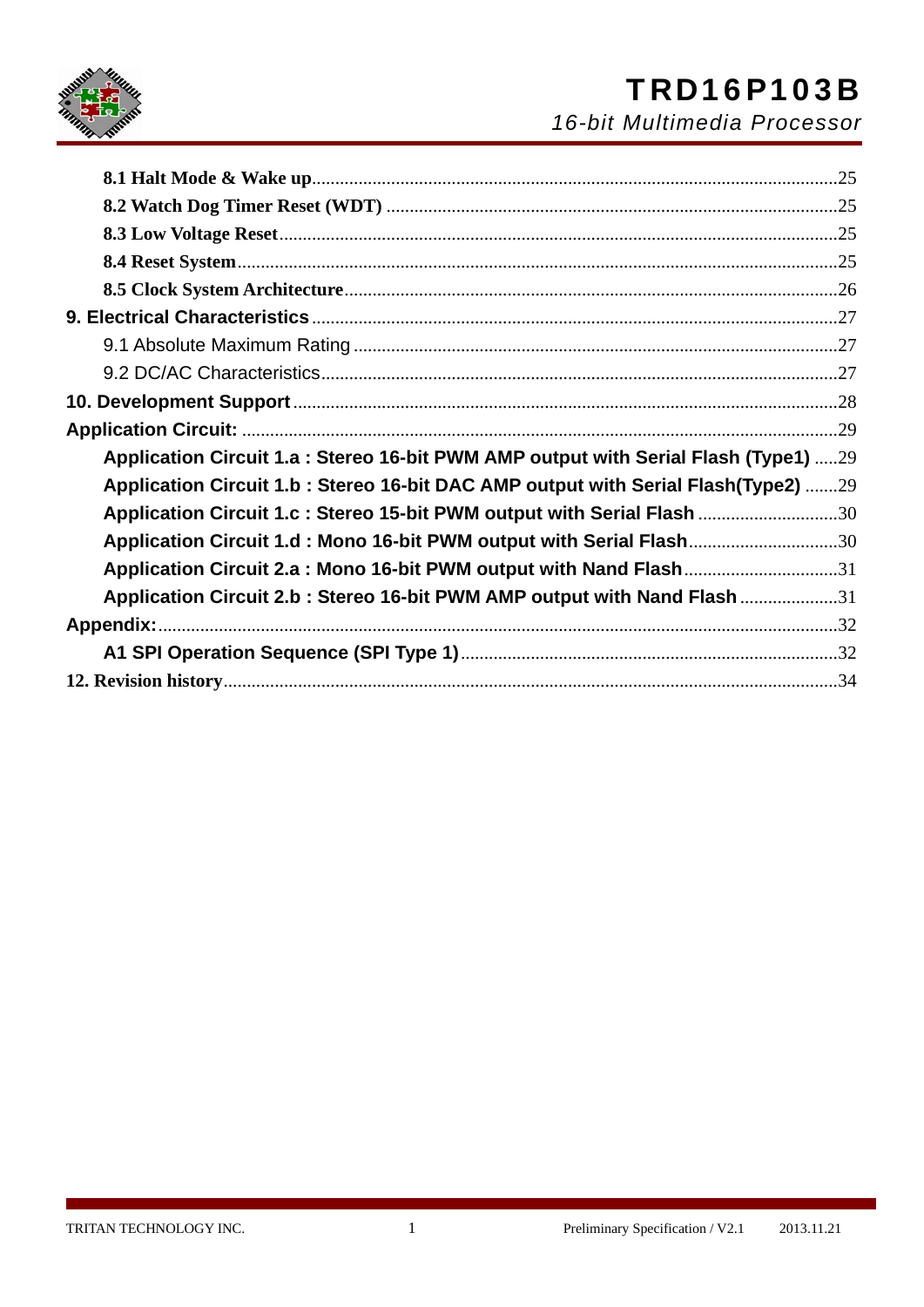

#### **1. General Description**

The **TxP16**TM is a high performance 16-bit MCU, pronounced as **T**ritan e**x**cellent-**P**rocessor16. It is the new generation computational kernel for **TRITAN** TRD16P103B series. It has initially aimed at the areas of controller and multimedia digital signal processing (DSP) application to demonstrate its profession. TxP16 furnish with fast **MAC** architecture, which allows multiplication+accumulation instructions to be issued with access memory simultaneously during one cycles. The TRD16P103B is equipped with TxP16 and integrating input/output ports, PWM, Timer and Low Voltage Reset...etc on a chip.

Furthermore, TRD16P103B extend its external device connection capability such as NAND Flash, Serial ROM/Flash and SD Card interface. The internal memory capacity includes 48Kx16 program/data OTP ROM plus 4Kx16 working SRAM.

#### **2. Features**

- **High-performance RISC TxP16 CPU** 
	- ‧ **11Mhz@2.4Volt ~ 6Volt or 13Mhz@2.9Volt ~ 6Volt**
	- Built-in 4Kx16 SRAM
	- ‧ Hybrid Instruction and data memory share with 48Kx16 OTP ROM
	- ‧ Embedded PC Stack Level 16
- **Rich DSP function** 
	- ‧ Hardware Circular Buffer support
	- ‧ MAC Computation power : 13MIPS (max.)
	- ‧ Multi-Function Support: In MAC calculation, simultaneously access two operands from memory in one cycle
	- ‧ Extend Dynamic Range: A 40-bit accumulator to ensure in 512 successive multiple+additions no overflows
- Software-based audio processing technical
	- ‧ Subband, Celp, Melody Synthesis Up to 8 Channels (max.)
- ◆ System Clock : RC oscillator **65.536MHz**±3**%**
- **Support 44 General purpose I/O port**
- Stereo 16-bit DAC or Stereo 16-bit PWM
- 8 interrupt source
	- ‧ 6 internal interrupt (PWM, T1, T2, RTC, SPI, StackOvl)
	- ‧ 2 external interrupt
- Built-in NAND Flash, SD Card Interface and SPI
- Watch dog timer (WDT)
- Low voltage reset (LVR)
- Low dropout regulator(LDO1) VDD capability 2.85V@10mA.
- Low dropout regulator(LDO2) V33O capability 3.0V@10mA.
- **PB0,PB1 support two edge modes for wake-up function are rising and falling edge trigger. The rising and falling edge trigger is selected by option.**
- **Port A support 4 comparators**
- ◆ **built-in low power RC oscillator128KHz**±**100% (typical 3uA,VCC=3v), for 1ms, 2ms, 4ms and 64ms wakeup or real time clock use. RC oscillator can be disabled by option.**
- ◆ **Compatible PWM driver: TRA1309CP**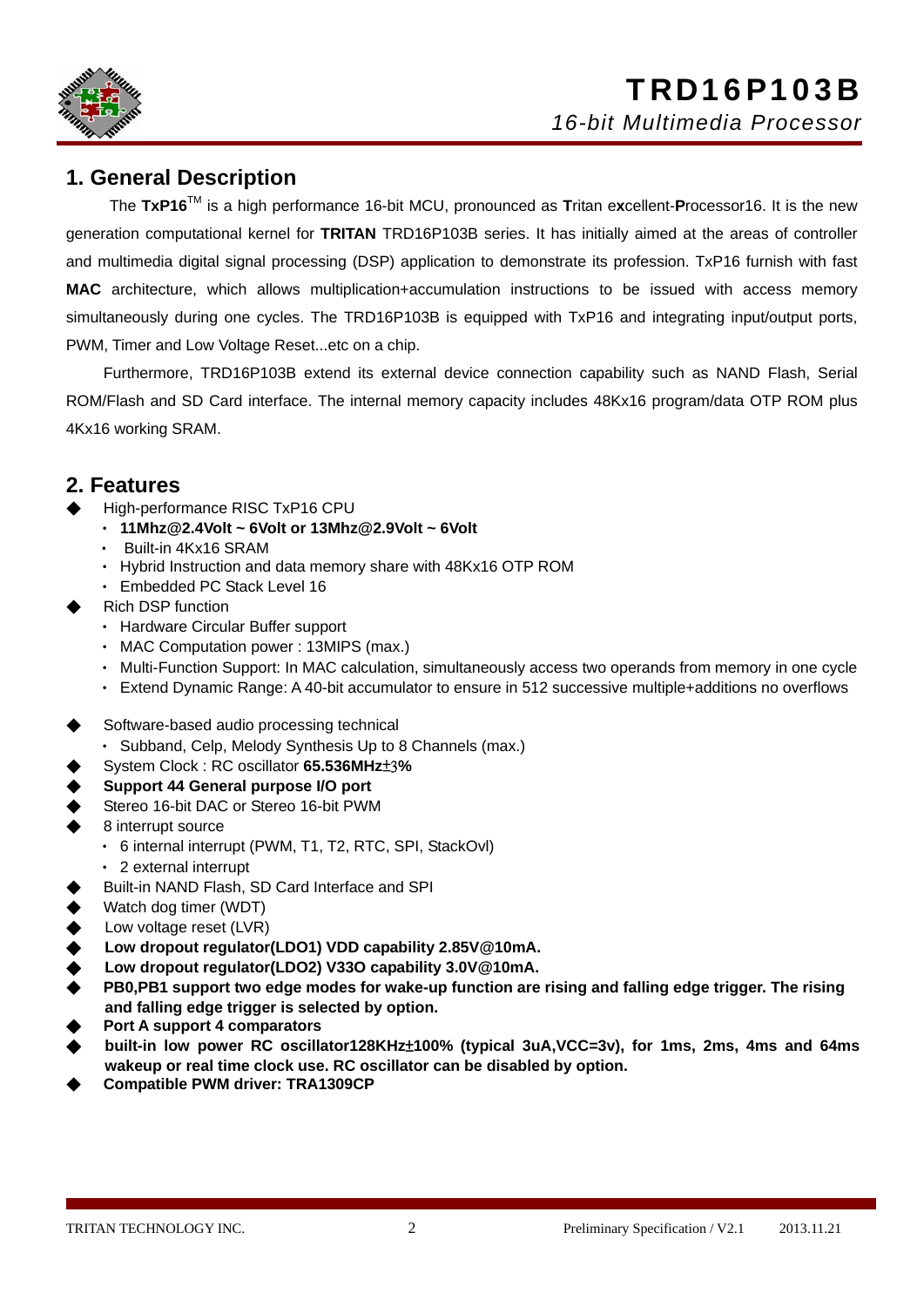

### **3. Application Field**

- ‧PDA
- ‧Electronic Dictionary
- ‧Handheld Games
- ‧Electronic Learning Aid (ELA)
- ‧Digital Photo Frame
- ‧Electronics storybook

### **4. Block Diagram**

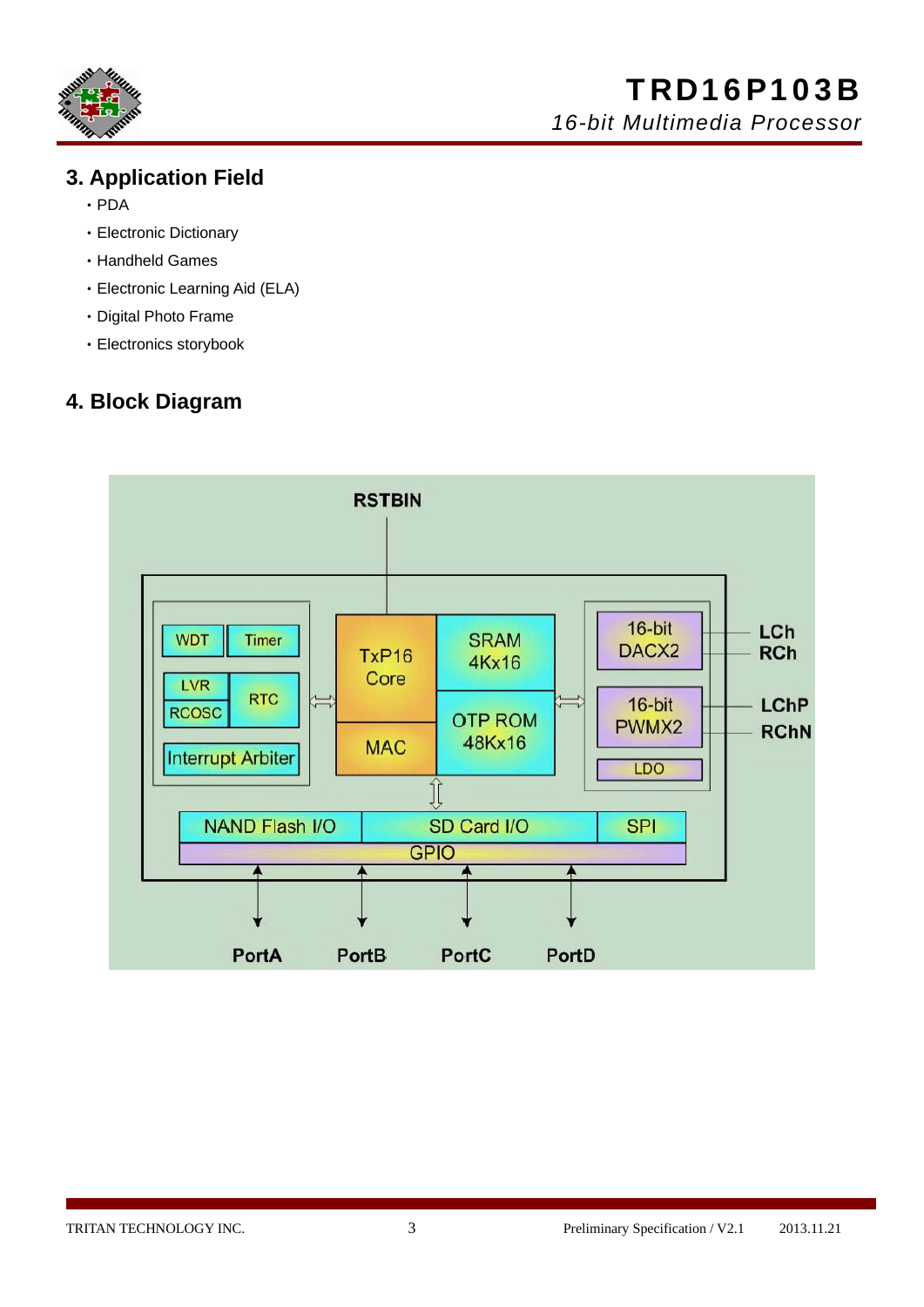

## TRD16P103B

*16-bit Multimedia Processor*

#### **4.1. Pin Assignments /Description**

| <b>Pin Name</b>   | I/O                 | <b>State</b> | <b>FUNCTIONS</b>                                             |  |  |  |  |  |  |  |  |  |  |
|-------------------|---------------------|--------------|--------------------------------------------------------------|--|--|--|--|--|--|--|--|--|--|
|                   |                     | after        |                                                              |  |  |  |  |  |  |  |  |  |  |
|                   |                     | <b>RESET</b> |                                                              |  |  |  |  |  |  |  |  |  |  |
|                   |                     |              | <b>Chip Power</b>                                            |  |  |  |  |  |  |  |  |  |  |
| <b>VCC</b>        |                     | High         | Chip Power Input                                             |  |  |  |  |  |  |  |  |  |  |
| <b>VSS</b>        |                     | Low          | Ground                                                       |  |  |  |  |  |  |  |  |  |  |
| VIO1              |                     | High         | Chip IO Block Power Input                                    |  |  |  |  |  |  |  |  |  |  |
| VSS1              |                     | Low          | Chip IO Block Ground                                         |  |  |  |  |  |  |  |  |  |  |
| <b>VPPX</b>       |                     | U            | OTP programming Power Supply 7.5V                            |  |  |  |  |  |  |  |  |  |  |
| <b>VPD</b>        |                     | High         | PWM Block Power Input                                        |  |  |  |  |  |  |  |  |  |  |
| <b>VPS</b>        |                     | Low          | <b>PWM Block Ground</b>                                      |  |  |  |  |  |  |  |  |  |  |
| <b>VCCA</b>       |                     | High         | Analog Block Power Input                                     |  |  |  |  |  |  |  |  |  |  |
| <b>VSSA</b>       |                     | Low          | Analog Block Ground                                          |  |  |  |  |  |  |  |  |  |  |
| VIO <sub>2</sub>  |                     | High         | Chip IO Block Power Input                                    |  |  |  |  |  |  |  |  |  |  |
| VSS2              |                     | Low          | Chip IO Block Ground                                         |  |  |  |  |  |  |  |  |  |  |
| <b>V330</b>       | O                   | High         | 3.0V Power Supply                                            |  |  |  |  |  |  |  |  |  |  |
| <b>VDD</b>        | O                   | High         | 2.85V Power Supply                                           |  |  |  |  |  |  |  |  |  |  |
|                   | <b>Chip Control</b> |              |                                                              |  |  |  |  |  |  |  |  |  |  |
| <b>TESTIN</b>     |                     | Low          | High force chip enter test mode, internal 50K ohm pull-down  |  |  |  |  |  |  |  |  |  |  |
| <b>HALT</b>       | O                   | Low          | High presents chip in Halt mode                              |  |  |  |  |  |  |  |  |  |  |
| <b>RSTBIN</b>     |                     | High         | Low force chip to enter reset mode, internal 50K ohm pull-up |  |  |  |  |  |  |  |  |  |  |
|                   |                     |              |                                                              |  |  |  |  |  |  |  |  |  |  |
|                   |                     |              | <b>Clock</b>                                                 |  |  |  |  |  |  |  |  |  |  |
| <b>OSCA</b>       |                     | Clock        | Connect to RC OSC Adjust                                     |  |  |  |  |  |  |  |  |  |  |
|                   |                     |              |                                                              |  |  |  |  |  |  |  |  |  |  |
|                   |                     |              | <b>General Purpose I/O Port</b>                              |  |  |  |  |  |  |  |  |  |  |
| PortA[15:0]       | I/O                 | Low          | PortA is programmable Input/Output port                      |  |  |  |  |  |  |  |  |  |  |
| <b>PortB[7:0]</b> | I/O                 | Low          | PortB is programmable Input/Output port                      |  |  |  |  |  |  |  |  |  |  |
| <b>PortC[7:0]</b> | I/O                 | Low          | PortC is programmable Input/Output port                      |  |  |  |  |  |  |  |  |  |  |
| PortD[11:0]       | I/O                 | Low          | PortD is programmable Input/Output port                      |  |  |  |  |  |  |  |  |  |  |
|                   |                     |              | <b>PWM Audio</b>                                             |  |  |  |  |  |  |  |  |  |  |
| <b>LChP</b>       | O                   | Low          | Digital PWM output(+)                                        |  |  |  |  |  |  |  |  |  |  |
| <b>RChN</b>       | $\circ$             | Low          | Digital PWM output(-)                                        |  |  |  |  |  |  |  |  |  |  |
|                   |                     |              | <b>DAC Audio</b>                                             |  |  |  |  |  |  |  |  |  |  |
| LCh               | O                   | Low          | L-Channdel DAC output                                        |  |  |  |  |  |  |  |  |  |  |
| <b>RCh</b>        | $\circ$             | Low          | R-Channdel DAC output                                        |  |  |  |  |  |  |  |  |  |  |

*Note: VIO1 and VIO2 must connect to same power source.*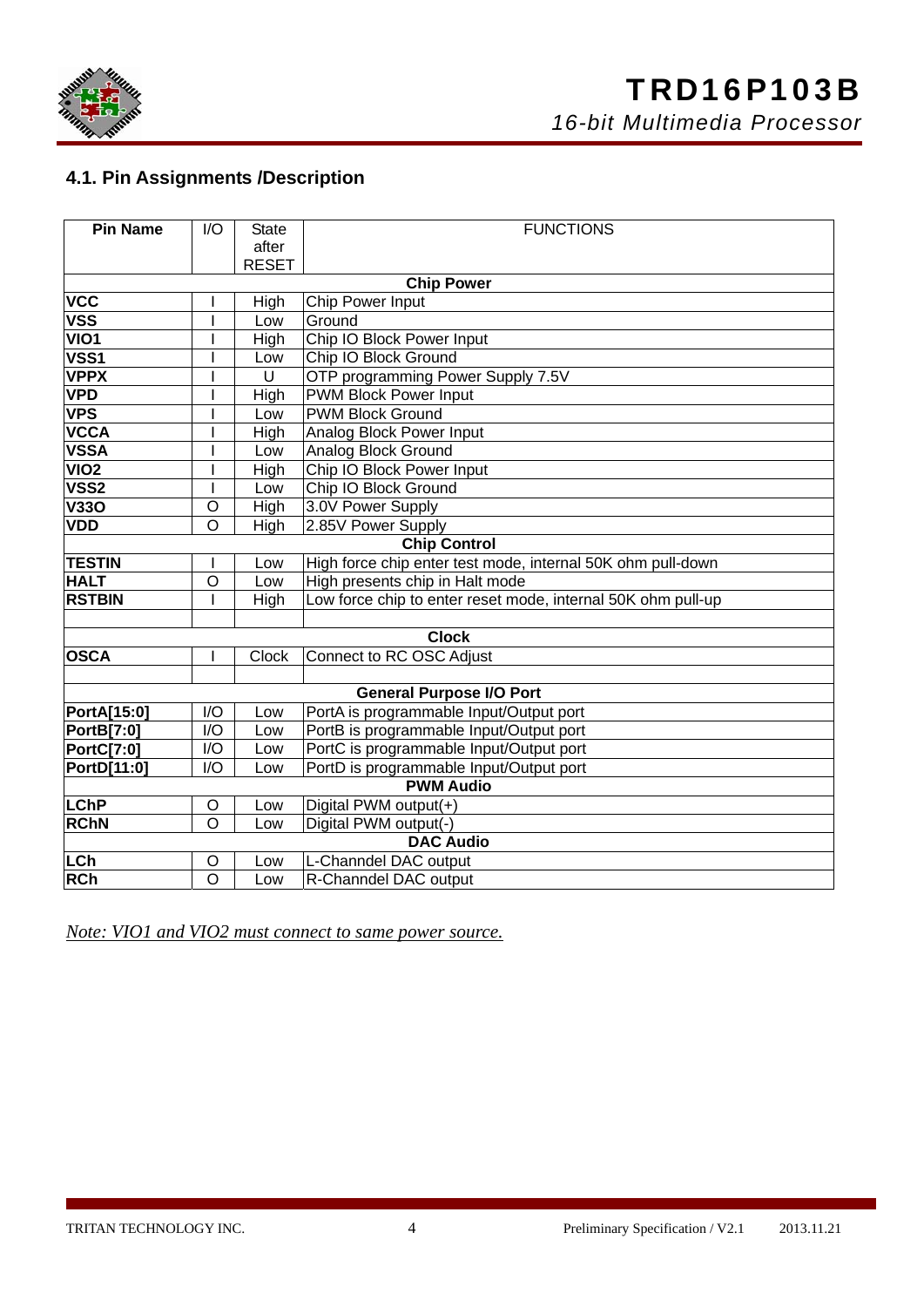

## **5. Function Descriptions**

#### **5.1 TxP16**

As shown in the block diagram in Figure 4.1, the TxP16 with MAC module is a 16-bit data width processing capability and all instructions are operated in one cycle except parameter data ROM(PM) access. The TxP16 not only provides general arithmetic such as addition, subtraction, shifter, and other logical operations, but it also involves MAC and circular buffer operations for complexity digital signal processing.

#### **5.2 TxP16 Registers**

The TxP16 contains of register files are illustrated below:



Figure 5.1 TxP16 Processor Core Registers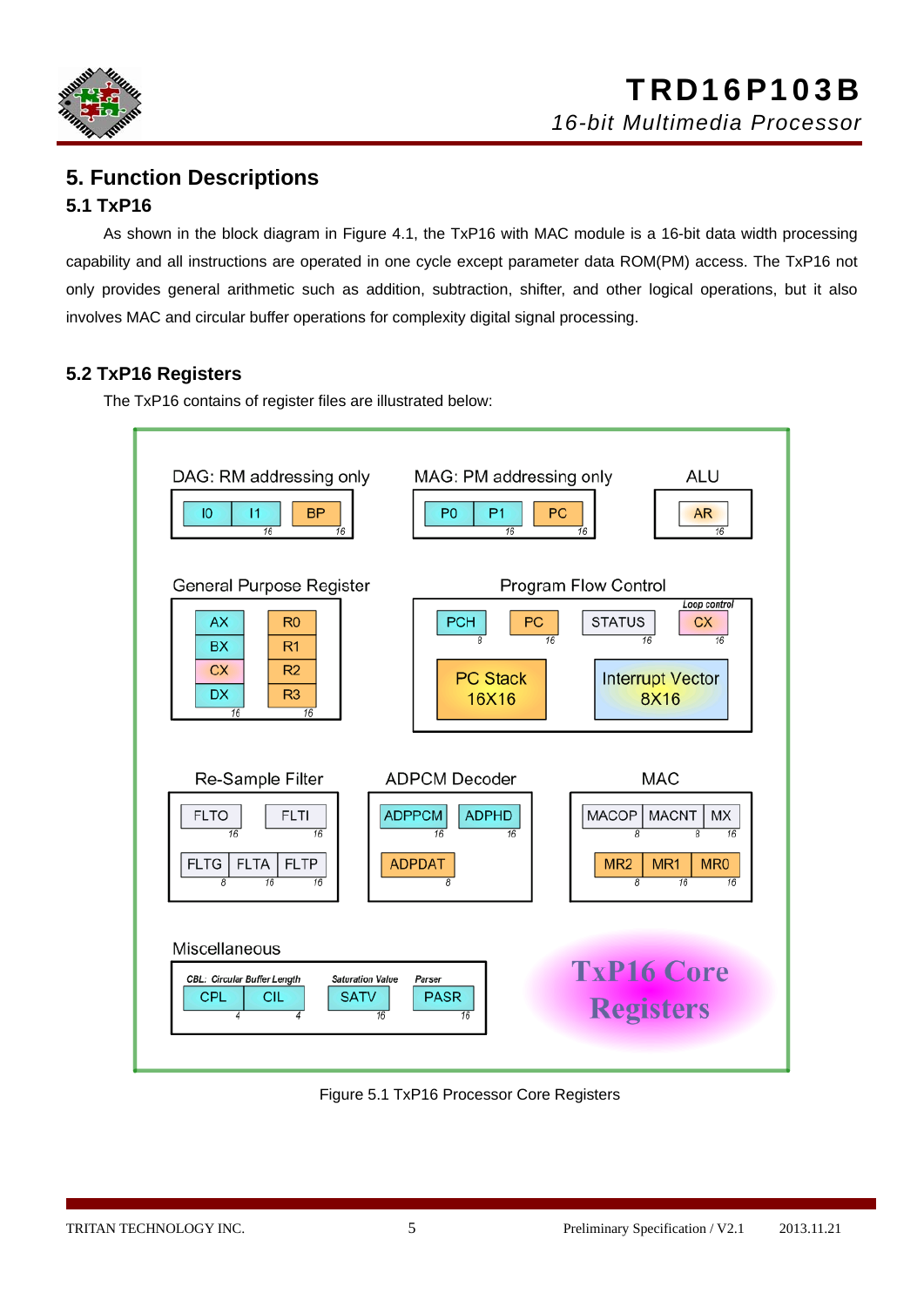



#### **REGISTER FILES DEFINE:**

AR: Accumulator Register MR2: MUL/MAC Result Register 2 I0: Index 0 Register **AX: General AX Register** I1: Index 1 Register **BX: General BX Register** BP: Base Pointer Register CX: General CX Register P0: Pointer 0 Register **DX: General DX Register** P1: Pointer 1 Register **P1: Pointer 1 Register** MACOP: MAC Operation Register **R1: General R1 Register**<br>MACNT: MAC Operation Loop Counter R2: General R2 Register MACNT: MAC Operation Loop Counter MX: MUL/MAC Input X Register R3: General R3 Register MR0: MUL/MAC Result Register 0 CBL: Circular Buffer Length Register MR1: MUL/MAC Result Register 1 PASR: Parser Register

#### **5.2.1 Special Registers**

Accumulator Register

The AR is a general-purpose 16-bit register that stores the result of last arithmetic or logical operation. In addition, any data write to AR will affect the status flag.





#### Figure 5.2 TxP16 Special Registers

The SP is a 4-bit register that is for addressing Stack position. The SP will automatically increment / decrement cause by instruction "CALL" / "RETS", and more detail revealed as the "PC Stack" section.

Program Counter

The 16-bit PC register provides 64K-word addressing capability. It is responsible for MCU fetch now executing instruction.

Program Counter High

The instruction "LJMP" and "LCALL" will reference PCH register to composed of 16-bit pointer provides the 64K words PM addressing range.

**Circular Buffer Length Register** 

Many algorithms such as convolution, correlation, and digital filter require the circular data buffers. The TxP16 supports circular buffer operating via the I0 vs. CIL and P0 vs. CPL. The modulus logic implements automatic modulus addressing for accessing RM/PM circular buffer data.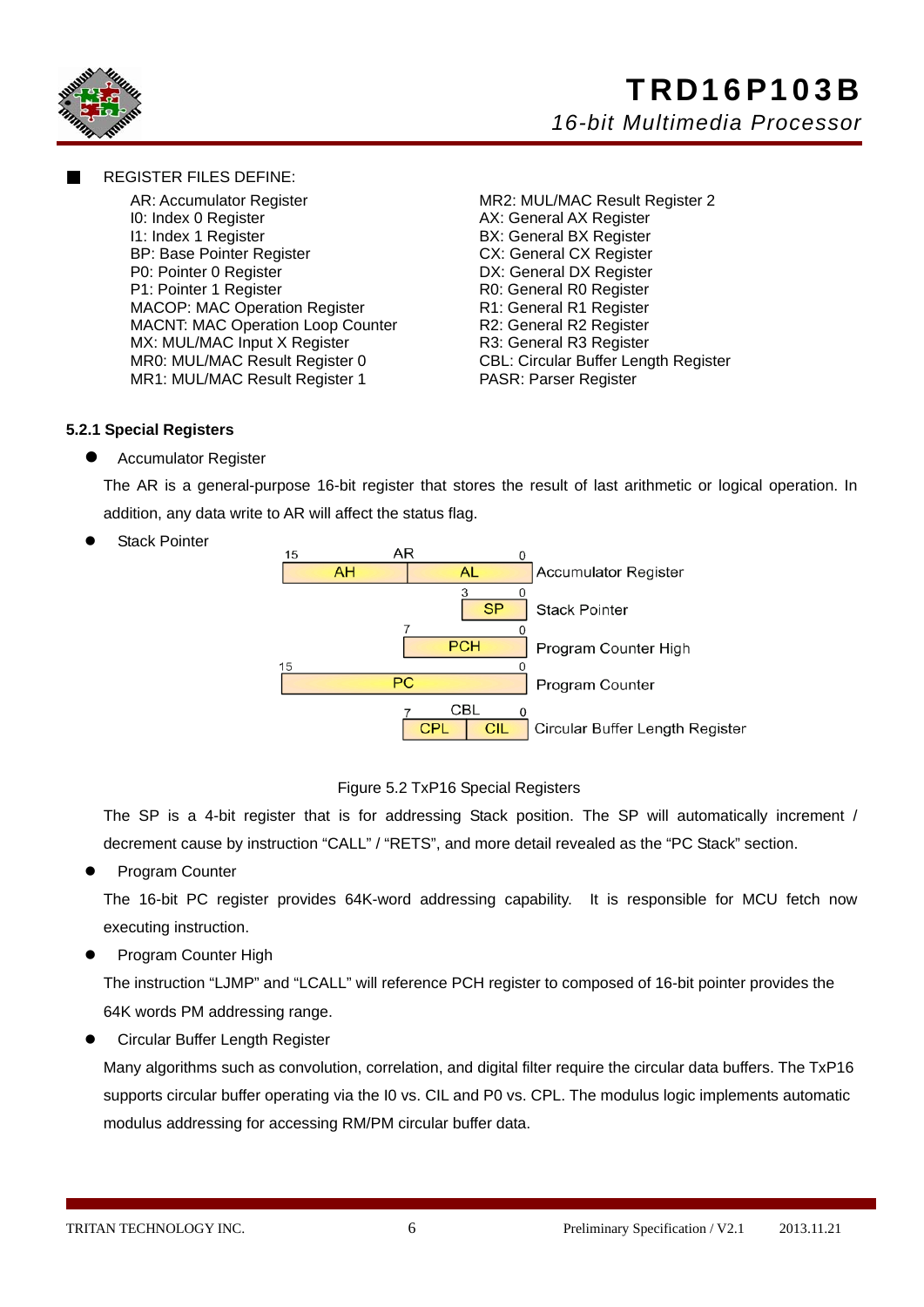

#### **5.2.2 Common I/O Registers**

The TxP16 involves 32 common I/O registers are shown in Table 5.1. There are defined the peripheral IO

control and system register.

| Symbol         |                 | Adr   Reset     | <b>RW</b>       | B15/b7        | b14/b6           | b13/b5           | b12/b4           | B11/b3                      | B10/b2           | b9/b1      | b8/b0         | Description                          |  |  |
|----------------|-----------------|-----------------|-----------------|---------------|------------------|------------------|------------------|-----------------------------|------------------|------------|---------------|--------------------------------------|--|--|
| STATUS.L       | 00H             | 20              | R/W             | <b>INTEN</b>  |                  |                  | AQ               | AN<br>NH_EN                 | AV               | <b>AC</b>  | AZ<br>SPI_EN  | <b>System Status Flag</b>            |  |  |
| STATUS.H       | 00H             | $\overline{00}$ | R/W             | PA            | FA               | <b>IntVWR</b>    |                  |                             |                  |            |               |                                      |  |  |
| <b>INTENA</b>  | 01H             | 00              | R/W             | ENA7          | ENA6             | ENA <sub>5</sub> | ENA4             | ENA3                        | ENA <sub>2</sub> | ENA1       | ENA0          | Interrupt Enable                     |  |  |
| <b>INTREQ</b>  | 02H             | 00              | R/W             | Reg7          | Reg <sub>6</sub> | Reg5             | Reg4             | Req3                        | Req2             | Req1       | Reg0          | <b>Interrupt Request</b>             |  |  |
| <b>IntVect</b> | 03H             | XX              | R/W             |               |                  |                  |                  | IntVect[15:0]               |                  |            |               | Interrupt Vector access Window       |  |  |
| IOC_PA         | 04H             | 00              | R/W             |               |                  |                  |                  | IOC PA[15:0]                |                  |            |               | "1"= out, "0" = in of related PA bit |  |  |
| <b>IOC_PB</b>  | 05H             | 00              | R/W             |               |                  |                  |                  | IOC_PB[7:0]                 |                  |            |               | "1"= out, "0" = in of related PB bit |  |  |
| <b>IOC_PC</b>  | 06H             | $\overline{00}$ | R/W             |               |                  |                  |                  | IOC_PC[7:0]                 |                  |            |               | "1"= out, "0" = in of related PC bit |  |  |
| PortA          | 07H             | XX              | R/W             |               |                  |                  |                  | PortA[15:0]                 |                  |            |               | Read: in port Write: out port        |  |  |
| PortB          | 08H             | XX              | R/W             |               |                  |                  |                  | PortB[70]                   |                  |            |               | Read: in port Write: out port        |  |  |
| PortC          | 09H             | XX              | R/W             |               |                  |                  |                  | PortC[7:0]                  |                  |            |               | Read: in port Write: out port        |  |  |
| PortD          | OAH             | $\overline{XX}$ | R/W             |               |                  |                  |                  | PortD[11:0]                 |                  |            |               | Read: in port Write: out port        |  |  |
| NDH CTL        | 0 <sub>BH</sub> | XX              | W               |               |                  |                  | NDH_CTL [7:0]    |                             |                  |            |               | Read: In, Write: Out Data            |  |  |
| IOC_PD         | 0CH             | XX              | R/W             |               |                  |                  |                  | IOC PD[11:0]                |                  |            |               | "1"= out, "0" = in of related PD bit |  |  |
| SPI_CTL        | 0DH             | XX              | R/W             |               |                  |                  |                  | SPI_CFG [15:0]              |                  |            |               | SPI Signal                           |  |  |
| SPI_DAT        | 0EH             | $\overline{XX}$ | R/W             |               |                  |                  |                  | SPI_DAT [15:0]              |                  |            |               | SPI Signal                           |  |  |
| SD_CTL         | 0FH             | XX              | R/W             |               |                  |                  |                  | SD_CTRL[15:0]               |                  |            |               | SD Card Signal                       |  |  |
| SD_DAT         | 10H             | $\overline{XX}$ | R/W             |               |                  |                  |                  | SD_DATA[15:0]               |                  |            |               | SD Card Signal                       |  |  |
| SD_RSP         | 11H             | XX              | R/W             |               |                  |                  |                  | SD RESP[15:0]               |                  |            |               | SD Card Signal                       |  |  |
| Reserve        | 12H             | $\overline{XX}$ | $\overline{XX}$ |               |                  |                  |                  |                             |                  |            |               | Reserve                              |  |  |
| Reserve        | 13H             | XX              | XX              |               |                  |                  |                  |                             |                  |            |               | Reserve                              |  |  |
| <b>iDACTL</b>  | 14H             | 00              | R/W             | $\Omega$      | $\Omega$         | 0                | $\Omega$         | <b>DACEN</b>                | <b>CMPO</b>      |            | AISEL1 AISEL0 | Internal 8-bit ADC control register  |  |  |
| <b>iDAC</b>    | 15H             | 00              | R/W             |               |                  |                  |                  | iDA[7:0]                    |                  |            |               | Internal 8-bit ADC digital input     |  |  |
| <b>DACL</b>    | 16H             | XX              | W               |               |                  |                  |                  | DACL [15:0]                 |                  |            |               | Audio L Channel                      |  |  |
| <b>DACR</b>    | 17H             | $\overline{XX}$ | W               |               |                  |                  |                  | DACR [15:0]                 |                  |            |               | Audio R Channel                      |  |  |
| <b>DACTL</b>   | 18H             | 00              | R/W             |               |                  |                  |                  |                             |                  |            | DacMT PwmMT   | " $1"$ = Mute                        |  |  |
| Reserve        | 19H             | XX              | XX              |               |                  |                  |                  |                             |                  |            |               | Reserve                              |  |  |
| Reserve        | 1AH             | XX              | XX              |               |                  |                  |                  |                             |                  |            |               | Reserve                              |  |  |
| Reserve        | 1BH             | $\overline{XX}$ | XX              |               |                  |                  | Reserve          |                             |                  |            |               |                                      |  |  |
| <b>MISC</b>    | 1CH             | XX              | R               |               |                  |                  | LDO33            | POWON                       | <b>EXRST</b>     | <b>LVR</b> | <b>WDT</b>    | System Reset source come from        |  |  |
| <b>CIrWDT</b>  | 1DH             | XX              | W               |               |                  |                  | <b>Clear WDT</b> |                             |                  |            |               |                                      |  |  |
| RealT          | 1DH             | 00              | $\overline{R}$  |               |                  |                  |                  | Watch Dog Real-Time Counter |                  |            |               |                                      |  |  |
| IOP_IX         | 1EH             | $\overline{XX}$ | W               | <b>IOPIX7</b> | IOPIX6           | IOPIX5           | IOPIX4           | IOPIX <sub>3</sub>          | IOPIX2           | IOPIX1     | <b>IOPIX0</b> | Programming IO Port index/           |  |  |
| <b>IOP_DAT</b> | 1FH             | $\overline{XX}$ | $\overline{W}$  |               |                  |                  |                  | IOPD[15:0]                  |                  |            |               | Programming IO Port Data             |  |  |

Table 5.1 Common I/O registers

#### **5.2.3 Basic System Registers**

#### ◆STATUS register

| Symbol          | Adr        | IResetl | <b>RW</b> | B.         | B <sub>6</sub> | B5            | B4               | cם<br>DJ          | B2 | D <sub>4</sub> | B <sub>0</sub> | <b>IDescription</b> |
|-----------------|------------|---------|-----------|------------|----------------|---------------|------------------|-------------------|----|----------------|----------------|---------------------|
| STATUS.L        | <b>HOC</b> | 20      | R/W       | INTEN      |                |               | ΑQ               | AN                | AV | АC             | AZ             | System Status Flag  |
| <b>STATUS.H</b> | 00H        | 00      | R/W       | <b>IPA</b> | <b>FA</b>      | <b>IntVWR</b> | EN<br><b>ISD</b> | EN I<br><b>NH</b> |    |                | SPI EN         |                     |

The Status register provides two main functions, the first system flag holds the status information generated

by the computational blocks of the TxP16, which used for program sequencer control. The second indicated that

special function of hardware module is enable or not.

For program flow control:

| <b>System Flag</b> | Definition                          |
|--------------------|-------------------------------------|
| <b>AZ</b>          | ALU or AR Result Zero               |
| AN                 | ALU or AR Result Negative           |
|                    | <b>ALU Overflow</b>                 |
| AV<br>AC<br>PA     | <b>ALU Carry</b>                    |
|                    | Parser Queue available (Read only)  |
| <b>IFA</b>         | Filter buffer available (Read only) |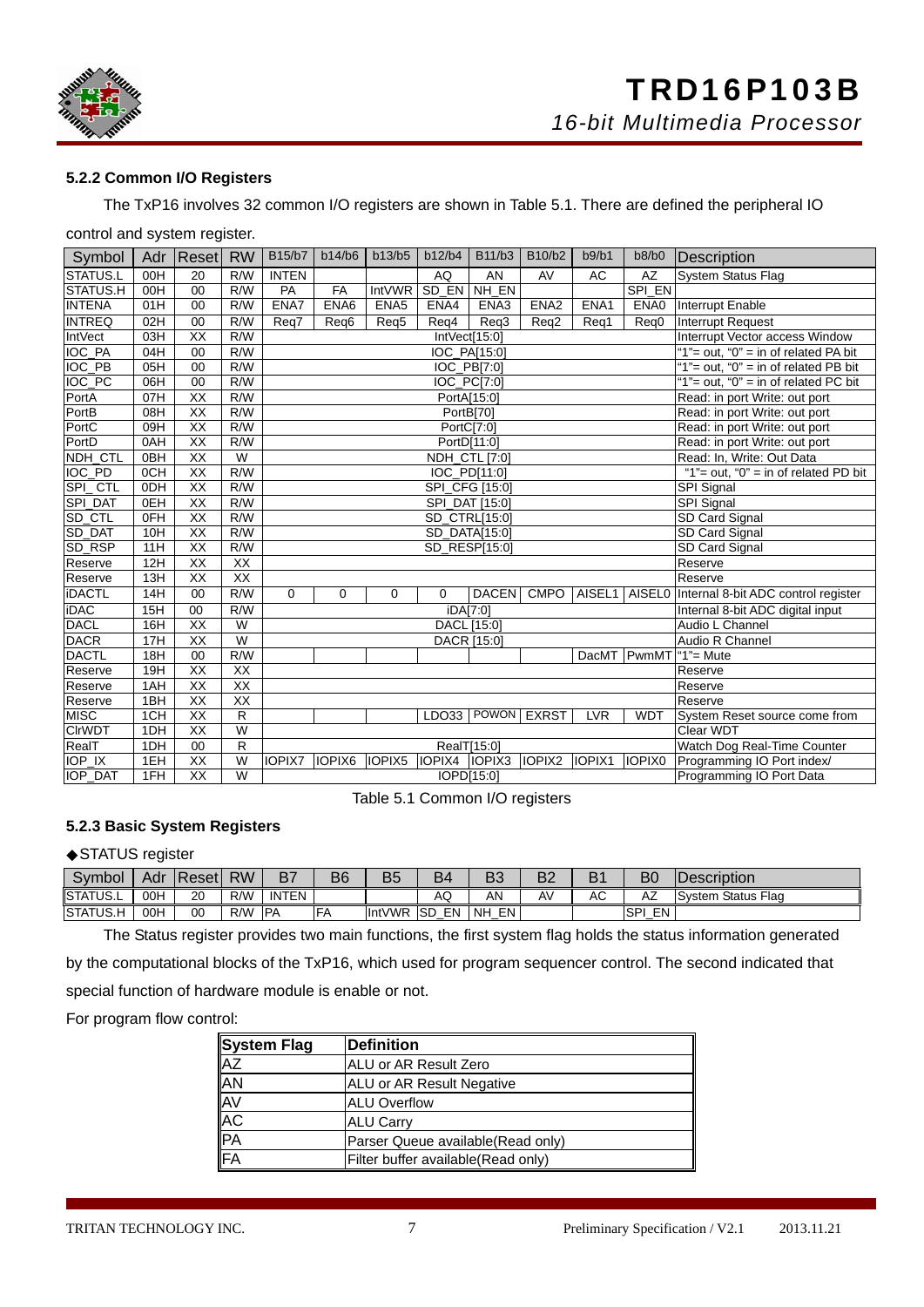

System hardware control:

| <b>System Flag</b> | <b>IDefinition</b>                               |
|--------------------|--------------------------------------------------|
| <b>INTEN</b>       | System global interrupt control bit              |
| <b>IntVWR</b>      | Interrupt Vector Table access window control bit |
| NH EN              | Nand Flash interface enable control bit          |
| SPI EN             | Serial peripheral interface enable control bit   |

◆ Address 01H~02H: Interrupt control registers, the detail are illustrated in Interrupt section.

◆ Address 04H~15H: GPIO registers, the detail are illustrated in GPIO section.

◆Address 16H~18H: DAC control registers, the detail are illustrated in AUDIO section.

◆System Miscellanea register

| Svmbol | Adr | Reset | <b>RW</b> | 1 <sub>b15/b7</sub> | b14/b6 | $\bigcup$ b13/b5   b12/b4 |        | $b11/b3$   B10/b2 | b9/b1      | b8/b0      | <b>IDescription</b>         |
|--------|-----|-------|-----------|---------------------|--------|---------------------------|--------|-------------------|------------|------------|-----------------------------|
| MISC   | 1CH | XX    |           |                     |        |                           | LDO33' | POWON EXRST       | <b>LVR</b> | <b>WDT</b> | System miscellanea register |

The system MISC[3:0] register indicates which one is the reset source before DSP system re-boot.

| <b>MISC register</b> | <b>IDefinition</b>                           |
|----------------------|----------------------------------------------|
| LDO33                | LDO 3.3V supply always ON. (ignore this bit) |
| <b>POWON</b>         | System Reset from power on                   |
| EXRST                | System Reset from external reset pin         |
| LVR                  | System Reset from low voltage reset          |
| <b>WDT</b>           | System Reset from watch dog timer            |

◆ Virtual Programming IO

| Symbol             |     | Adr   Reset   RW |   | b15/b7        |               | $b14/b6$   $b13/b5$ | b12/b4                   | b11/b3 | B10/b2  | b9/b1         | b8/b0         | Description               |
|--------------------|-----|------------------|---|---------------|---------------|---------------------|--------------------------|--------|---------|---------------|---------------|---------------------------|
| VIO IX             | 1EH | XX               | W | <b>IOPIX7</b> | <b>IOPIX6</b> | IOPIX5              | IOPIX4 IOPIX3            |        | lIOPIX2 | <b>IOPIX1</b> | <b>IOPIXO</b> | Programming IO Port index |
| <b>VIO</b><br>DATA | 1FH | ХX               | W |               |               |                     | Programming IO Port Data |        |         |               |               |                           |

Table 5.2 Virtual Programming IO

The operation steps of these group register, first select virtual IO port index then write data to

programming IO port.

Virtual Programming IO Port

| Symbol             | Adr | Reset RW |   | b15/b7   b14/b6   b13/b5   B12/b4                               |  |  |        | b11/b3 | B <sub>10</sub> /b <sub>2</sub> | b9/b1 | b8/b0 | <b>IDescription</b>                 |
|--------------------|-----|----------|---|-----------------------------------------------------------------|--|--|--------|--------|---------------------------------|-------|-------|-------------------------------------|
| Timer1             | 00H | XX       | W |                                                                 |  |  | Timer1 |        |                                 |       |       |                                     |
| Timer <sub>2</sub> | 01H | XX       | W |                                                                 |  |  |        | Timer2 |                                 |       |       |                                     |
| <b>RTCTimer</b>    | 02H | 00       | W | <b>DIVSEL1</b><br>$\,$<br>-<br>$\overline{\phantom{a}}$<br>$\,$ |  |  |        |        |                                 |       |       | 1 DIVSEL0 RTC RC-oscillator divider |

#### **5.3 PC Stack**

The PC STACK is TxP16 special embedded memory used to save (PC+1) value, which is composed with 16-level.



Figure 5.3 PC Stack Structure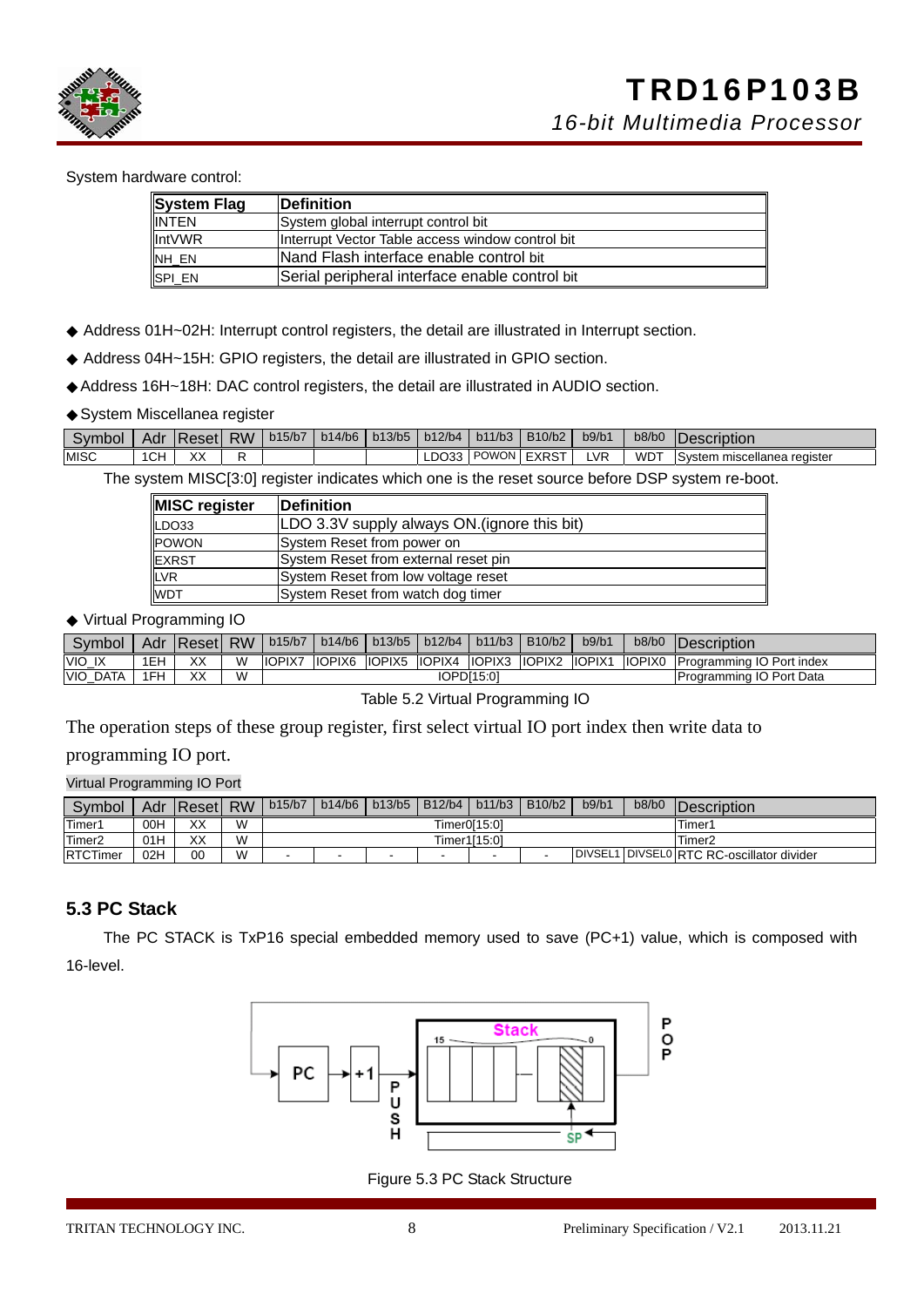

Stack's top value is indexed by stack pointer (SP) register. When CALL instruction is executed, then the (PC+1) will PUSH onto stack addressing by SP and it will auto decrement. At the end of subroutine when RETS instruction is executed the SP will auto increment and stack content of pointer by SP will POP into PC.

The contents of STACK and SP are neither readable nor writeable by instruction. The SP is initialized to "0" after RESET.

#### **5.4 Interrupt**

#### **5.4.1 Interrupt Vector Table**

The Interrupt Vector Table is TxP16 special embedded memory, which is composed with 8-level of FIFO, used to store the index of interrupt service routine (ISR) address. User can access Interrupt Vector Table by read/write IntVect I/O register.



Figure 5.4 Interrupt Vector Structure

#### **5.4.2 Interrupt Controller**

|               | Common I/O registers |                  |     |              |                  |                  |              |                |                  |                |                |                     |  |  |  |
|---------------|----------------------|------------------|-----|--------------|------------------|------------------|--------------|----------------|------------------|----------------|----------------|---------------------|--|--|--|
| Symbol        |                      | Adr   Reset   RW |     | B7           | B6               | <b>B5</b>        | B4           | B <sub>3</sub> | B2               | B <sub>1</sub> | B <sub>0</sub> | <b>IDescription</b> |  |  |  |
| <b>STATUS</b> | 00H                  | 00               | R/W | <b>INTEN</b> |                  |                  |              | AN             | <b>AV</b>        | AC             | AZ             | System Status Flag  |  |  |  |
| <b>INTENA</b> | 01H                  | 00               | R/W | ENA7         | ENA <sub>6</sub> | ENA <sub>5</sub> | <b>IENA4</b> | ENA3           | <b>IENA2</b>     | <b>ENA1</b>    | ENA0           | Int Enable          |  |  |  |
| <b>INTREQ</b> | 02H                  | 00               | R/W | Rea7         | Rea <sub>6</sub> | Rea <sub>5</sub> | Req4         | Rea3           | Rea <sub>2</sub> | Rea1           | Reg0           | <b>Int Request</b>  |  |  |  |

This chip provides 8 interrupt sources, user's program can control 8 interrupts, including 6 internal PWM Timer, Timer1, Timer2, RTC Timer, SPI and PC Stack Overflow interrupts, and 2 external ExtINT0, ExtINT1, interrupts. More details control will describe as follows:

| <b>Interrupt Source</b>                | <b>Interrupt Vector Priority</b> |                 |  |  |  |  |  |  |  |
|----------------------------------------|----------------------------------|-----------------|--|--|--|--|--|--|--|
| <b>PWM</b> Timer                       | 0H                               | INTO IRQ        |  |  |  |  |  |  |  |
| Timer1                                 | 1H                               | INT1 IRQ        |  |  |  |  |  |  |  |
| Timer <sub>2</sub>                     | 2H                               | <b>INT2 IRQ</b> |  |  |  |  |  |  |  |
| <b>RTC Timer</b>                       | 3H                               | <b>INT3 IRQ</b> |  |  |  |  |  |  |  |
| ExtlNT0 Port A.b6                      | 4H                               | INT4 IRQ        |  |  |  |  |  |  |  |
| ExtINT1 Port A.b7                      | 5H                               | <b>INT5 IRQ</b> |  |  |  |  |  |  |  |
| <b>SPI</b>                             | 6H                               | <b>INT6 IRQ</b> |  |  |  |  |  |  |  |
| PC Stack Overflow                      | 7H                               | <b>INT7 IRQ</b> |  |  |  |  |  |  |  |
| Table 5.2 TRD16P103B Interrupt Sources |                                  |                 |  |  |  |  |  |  |  |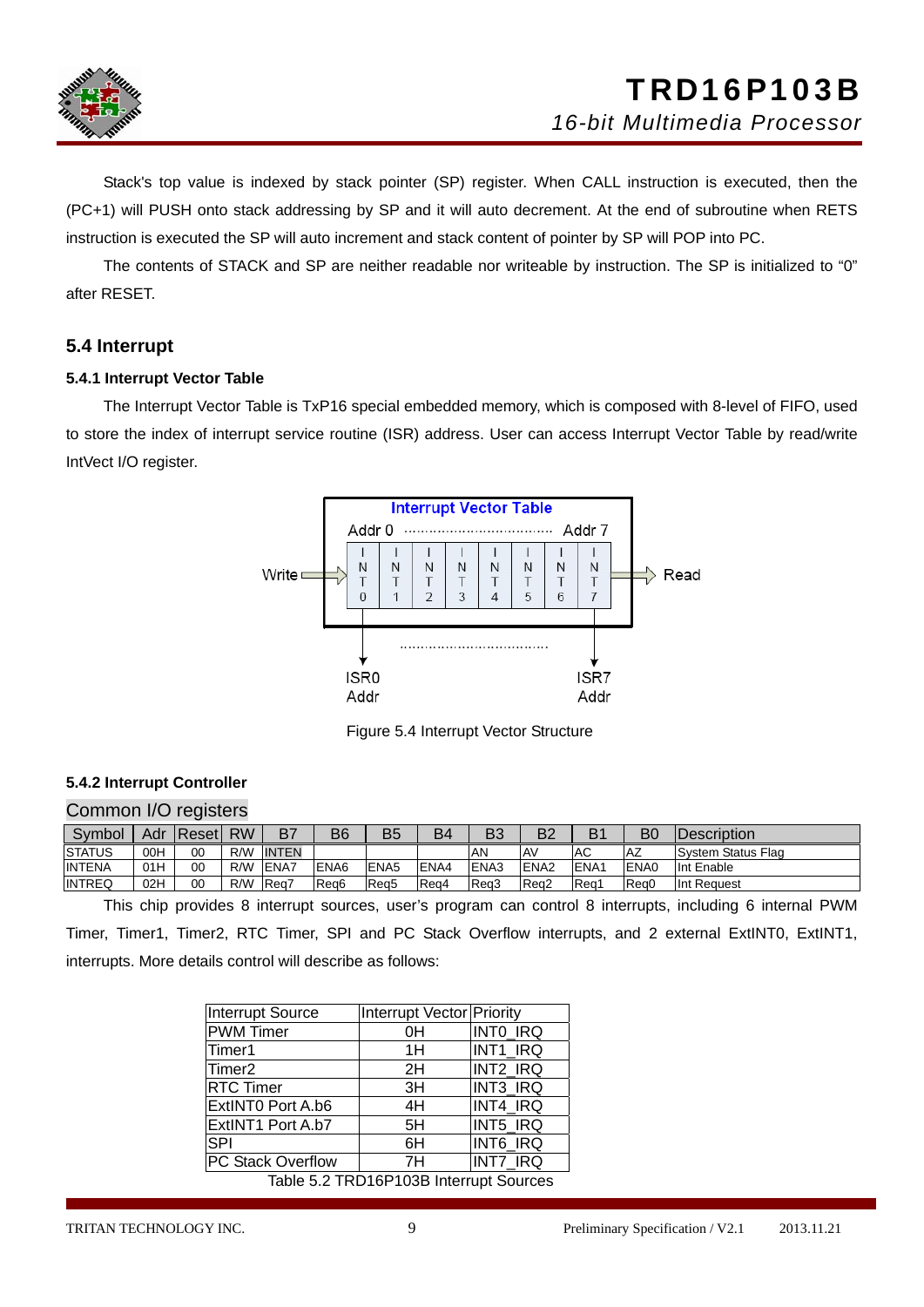



#### (a) Global interrupt enable(INTEN)

The global interrupt INTEN controls the enable/disable of all interrupts. When INTEN is cleared to "0", all interrupts are disabled. When INTEN is set to "1", all interrupts are enabled (but still dependent on value of INTENA register). The INTEN is initialized to '"0" after power on

#### (b) Interrupt enable (INTENA)

The interrupt enable ENA0, ENA1, ENA2, ENA3, ENA4, ENA5, ENA6, ENA7 are shown in above. An interrupt is allowed when these control bit are set to "1", and interrupt is inhibit when these control bit are cleared to "0". They are all initialized to "0" after power on.

#### (c) Interrupt request (INTREQ)

If an interrupt **raising edge** request is generated, the related interrupt request bit is set to "1" by hardware and waits for interrupt accept. INTREQ can be cleared to "0" by software. Hardware will not clear this bit. INTREQ are all initialized to "0" after power on.

#### **5.4.3 Interrupt Processing**

When any interrupt request(INTREQ) is generated, the acceptance of interrupt is decided by the interrupt enable(ENA) and global interrupt enable(INTEN). If the interrupt enable and global interrupt enable related bit are set to "1", that interrupt will be accepted on the next clock. These following procedures will automatically be done in one clock cycle by hardware showing below:

- (1) Program Counter(PC), PCH, AR and FLAG will be stored in special hardware registers.
- (2) PC will be set to the corresponding interrupt entry address by refer to interrupt vector table.
- (3) The global interrupt enable (INTEN) is cleared to "0", which avoids the nest interrupt happened.

When interrupt service routine was finished, an RETI instruction will perform the procedures by hardware showing as follows:

- (1) Restore the stored PC, PCH, AR and FLAG.
- (2) The global interrupt enable (INTEN) is set to "1", which allows to accept the subsequent interrupt.

Before executing RETI instruction, the corresponding interrupt request (INTREQ) bit must be cleared to "0" by software. If the request bit is not cleared, the same interrupt will be accepted again.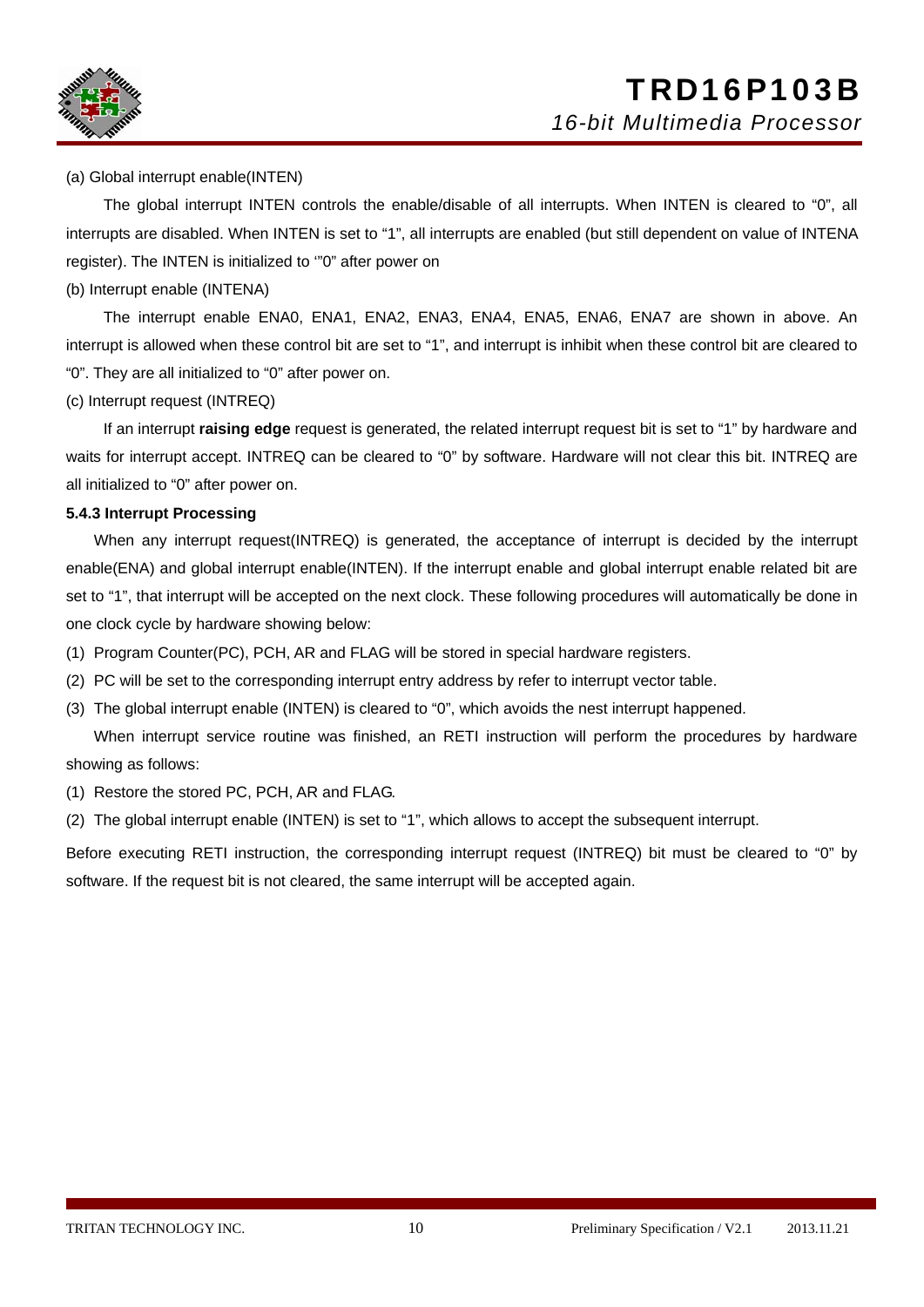

#### 5**.3 MAC (16-bit X 16-bit Multiplier and Accumulator)**

A 16 bit x 16 bit MAC is provided for digital signal processing. The core of MAC operation is multiply MX&MY with 2'S complement operand and accumulation previous 40-bit MF then rounding store result in the 40-bit MR register. The basic MAC architecture is shown as Figure 5.5.



Figure 5.3 MAC Architecture

Define MAC module registers:

MX: MAC input 16-bit X register

MR: Multiplier or MAC result 40-bit register

MACOP: MAC operation define register

| vmbol        | .eset | <b>RW</b> | D.               | B6               | DI    | D4       | n,    |          | D<br>D    | B0                | )escription                             |
|--------------|-------|-----------|------------------|------------------|-------|----------|-------|----------|-----------|-------------------|-----------------------------------------|
| <b>MACOP</b> | 00    | R/W       | RND <sub>1</sub> | RND <sub>0</sub> | PO/P1 | $POP:+/$ | 10/11 | $IOP:+/$ | MY:SU(01) | <b>IMX:SU(01)</b> | <b>MAC</b><br>$\sim$<br>Operation Setup |

MACNT: MAC equation loop counter, max to 255

Basically, multiplier operates equation:

 $MR = MX^*MY(SU)$   $\rightarrow$  MX: signed, MY: unsigned

Permission MY is AR or immediate value (-128~127), MX and MY are signed or unsigned assign by MACOP. So, actual multiplier instruction likes this:

 $MR = MX^*AR$  or  $MR = MX^*56$ 

The operation of MAC equation is:

 $MR = MR + (MX^*MY(SU)) \ll RND$ ,  $MX=RMI[0++]$ ,  $MY=PM[P1--]$ 

The means of equation is signed MX multiply unsigned MY the result value shift left RND bits and add previous MR then write back to MR.

Simultaneously, load new value to MX fixed from RM[index operation]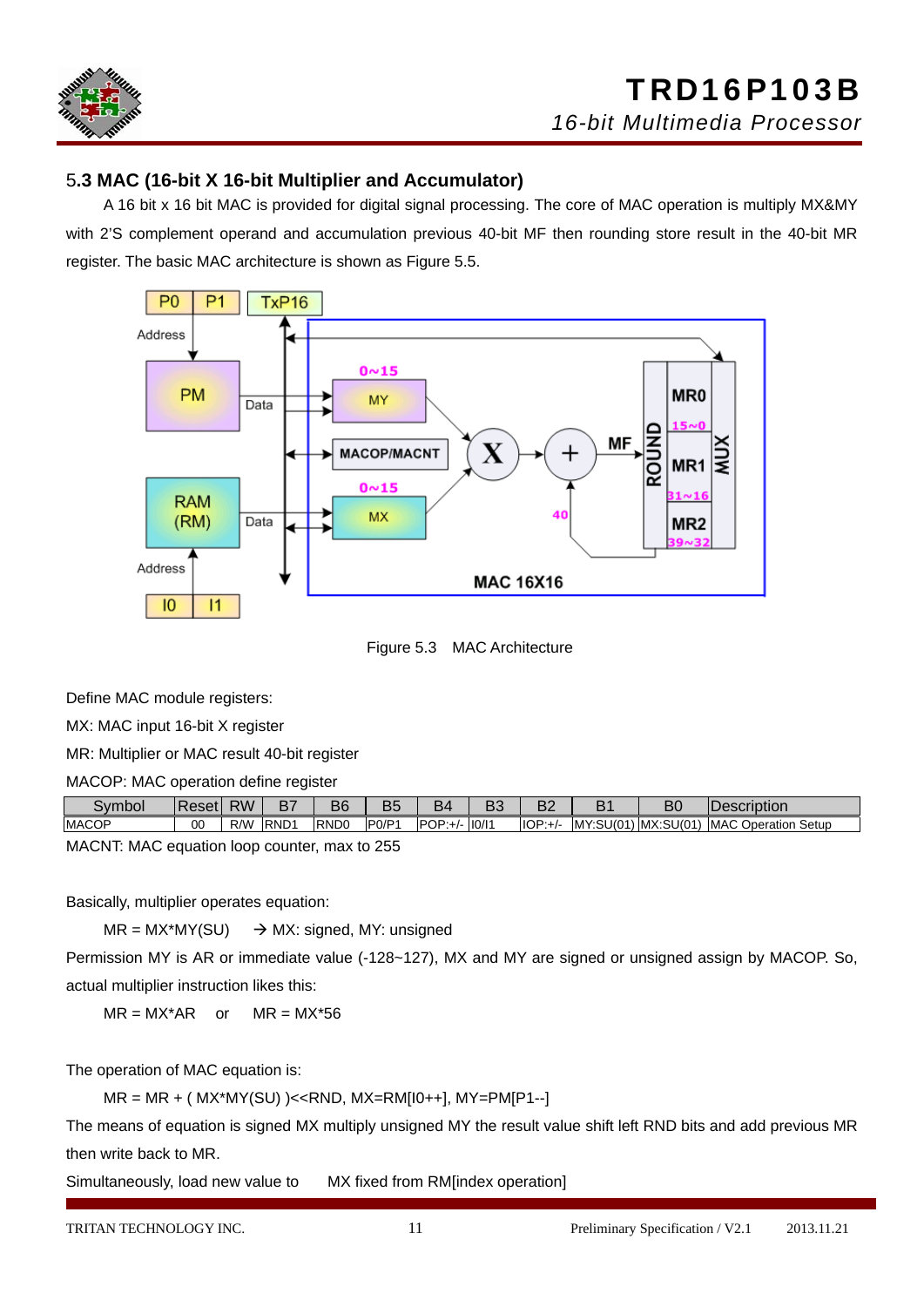

MY fixed from PM[pointer operation]

Therefore, MAC array operation like this:

.

.

 $MR = MR + (MX*MY(SS)) \ll 1, MX=RM[10++], MY=PM[1--]$ 

 $MR = MR + (MX^*MY(SS)) << 1, MX=RM[10++], MY=PM[11--]$ 

. Successive 64 times

 $MR = MR + (MX^*MY(SS)) \ll 1, MX=RM[10++], MY=PM[11--]$ 

Actual just one line of instruction present in assembly coding like this:

 $MACNT = 63$ 

This is very benefit for reducing code size. Of curse, we need setup MACOP register previous; at this example is like this;

| Symbol       | <b>IResetI</b> | <b>RW</b> | R7<br>- '   | B <sub>6</sub>   | B <sub>5</sub> | B4       | ∩פ<br>DJ | n o<br>◡ | D.<br>◡ | BC                      | <b>Description</b>         |
|--------------|----------------|-----------|-------------|------------------|----------------|----------|----------|----------|---------|-------------------------|----------------------------|
| <b>MACOP</b> | 00             | R/W       | <b>RND1</b> | RND <sub>0</sub> | PO/P1          | $POP:+/$ | 10/11    | $IOP:+/$ |         | $MY:SU(01)$ $MX:SU(01)$ | <b>MAC Operation Setup</b> |
|              |                |           |             |                  |                |          |          |          |         |                         |                            |

*Note: Successive MAC operation will cause MCU interrupt disable.*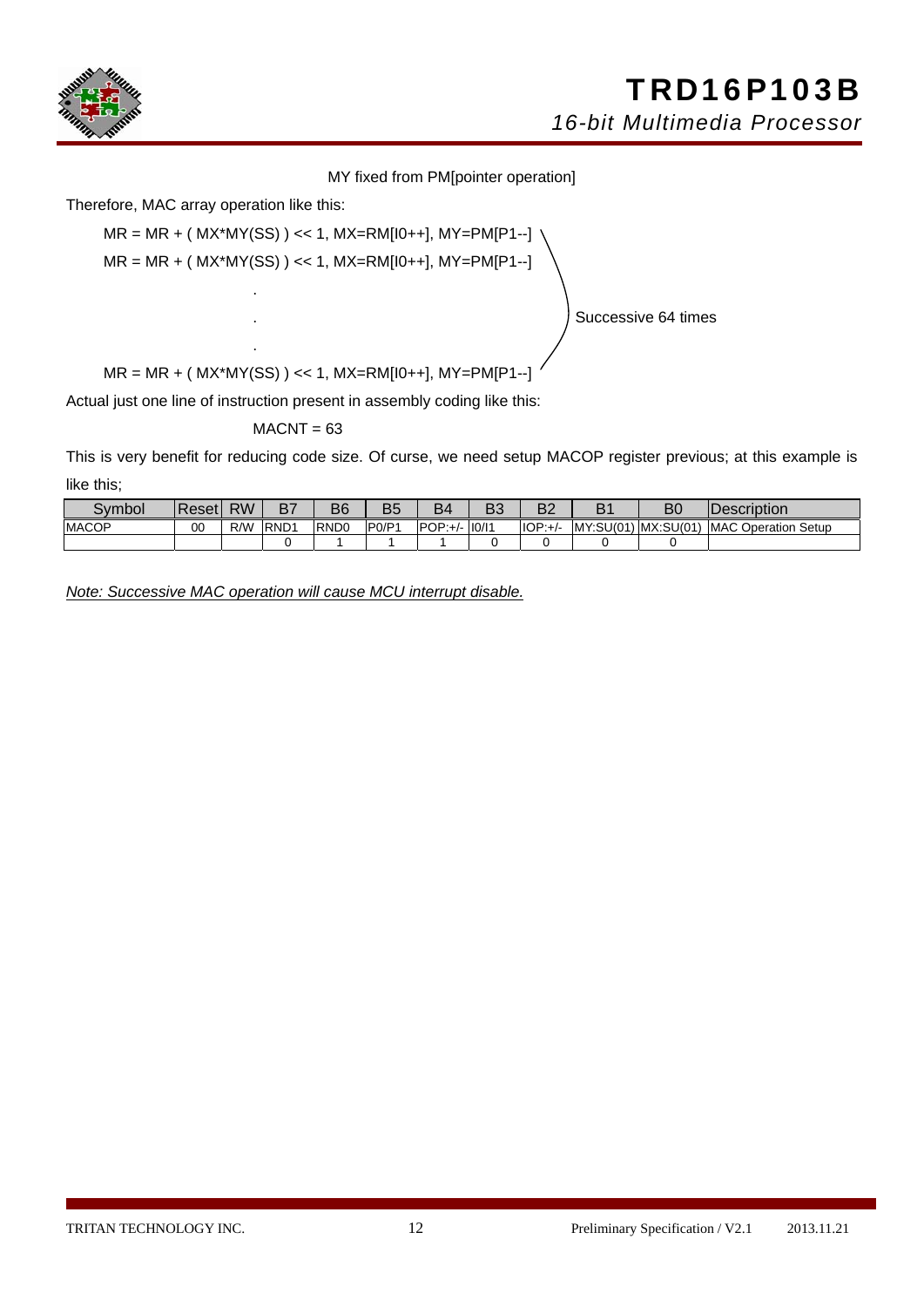

#### **6. Memory Configuration**

#### **6.1 Internal Program/Parameter Memory**

TxP16 consider both instruction and data ROM are the same as program ROM(PM), so it's very flexible and efficient for instruction and data memory allocation in PM. On the logical PM space is organized into 64kx16-bit which is addressed by memory address generator unit (MAG). Actual PM is separated into two parts including read only 48K OTP ROM(Page0) and write available 16-word SRAM(Page1). User can dynamic download program/data to page1 for MCU get more flexible operation. More details control will describe as follows:



Figure 6.1 TRD16P103B PM block diagram

When TxP16 executed an instruction, the PM address is generated from PC register. Similarity, when it access a word data, the PM address is composed with 16-bit from P0 or P1. System will auto adjust execute target space when program context switch between page0 and page1.

#### **6.2.1 Internal Data Working SRAM**

The internal data working ram space is totally 4kX16-bit that named as RM. Addressing ranged from 0000H through 0FFFH, which is generated by Data Address Generator Unit (DAG). Note: Index register (I0,I1,BP) are 16-bit width, but RM address line is only 12-bit width(0~4095); therefore, RM address will be warping when index value exceed 4095.



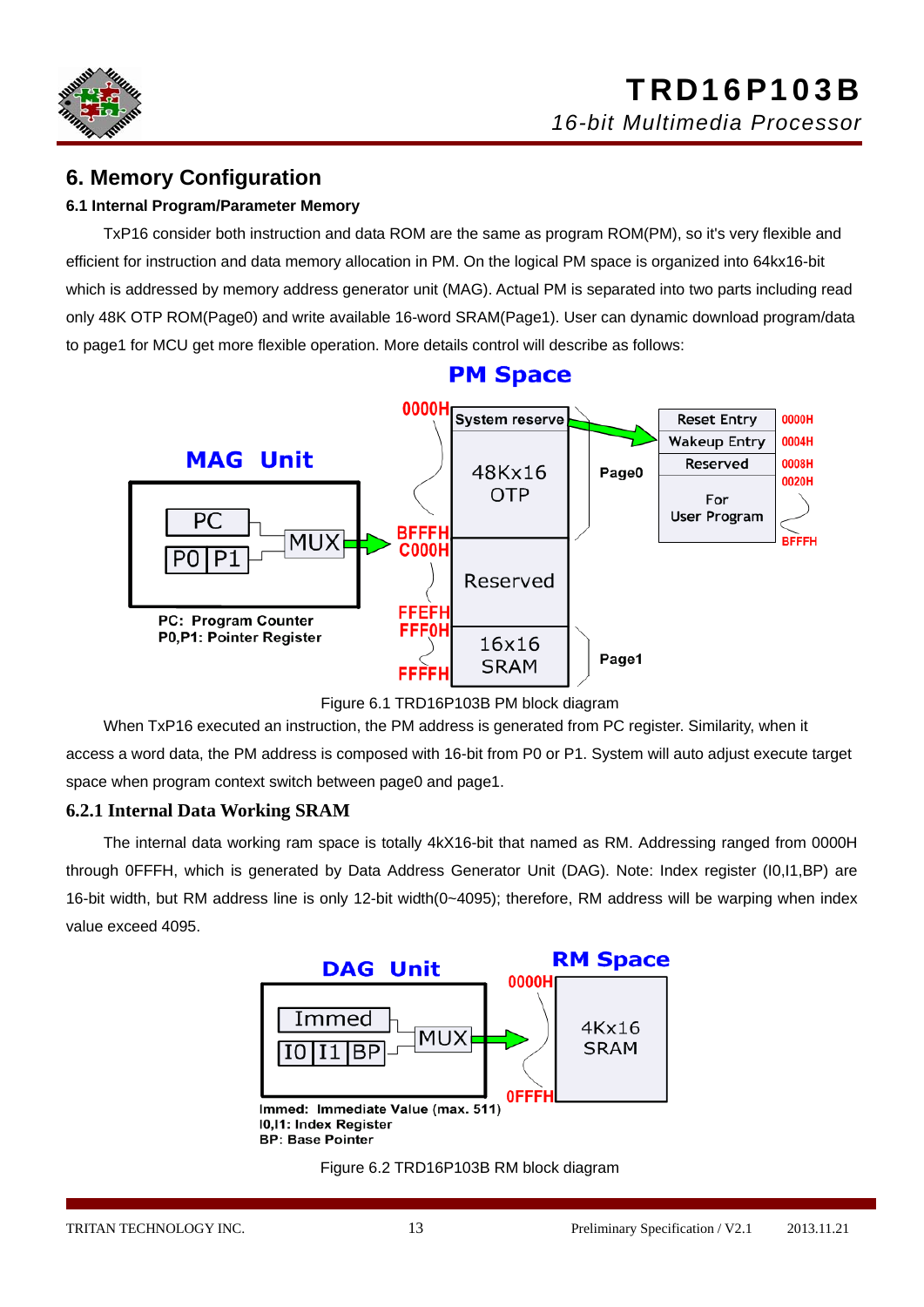

#### **6.2.2 Data Stack**

A Last In First Out (LIFO) STACK is implementation for temporary data storage in RM memory. Generally, Data Stack is start-up at the bottom of RM, so BP is usually set to 0x0FFF.





Data Stack's top value is indexed by base pointer (BP) register. When PUSH instruction is executed, the "regs" will PUSH onto stack which address by BP and it will auto decrement. If POP instruction is performed, the BP will auto increment and stack content of pointed by BP will POP into "regs".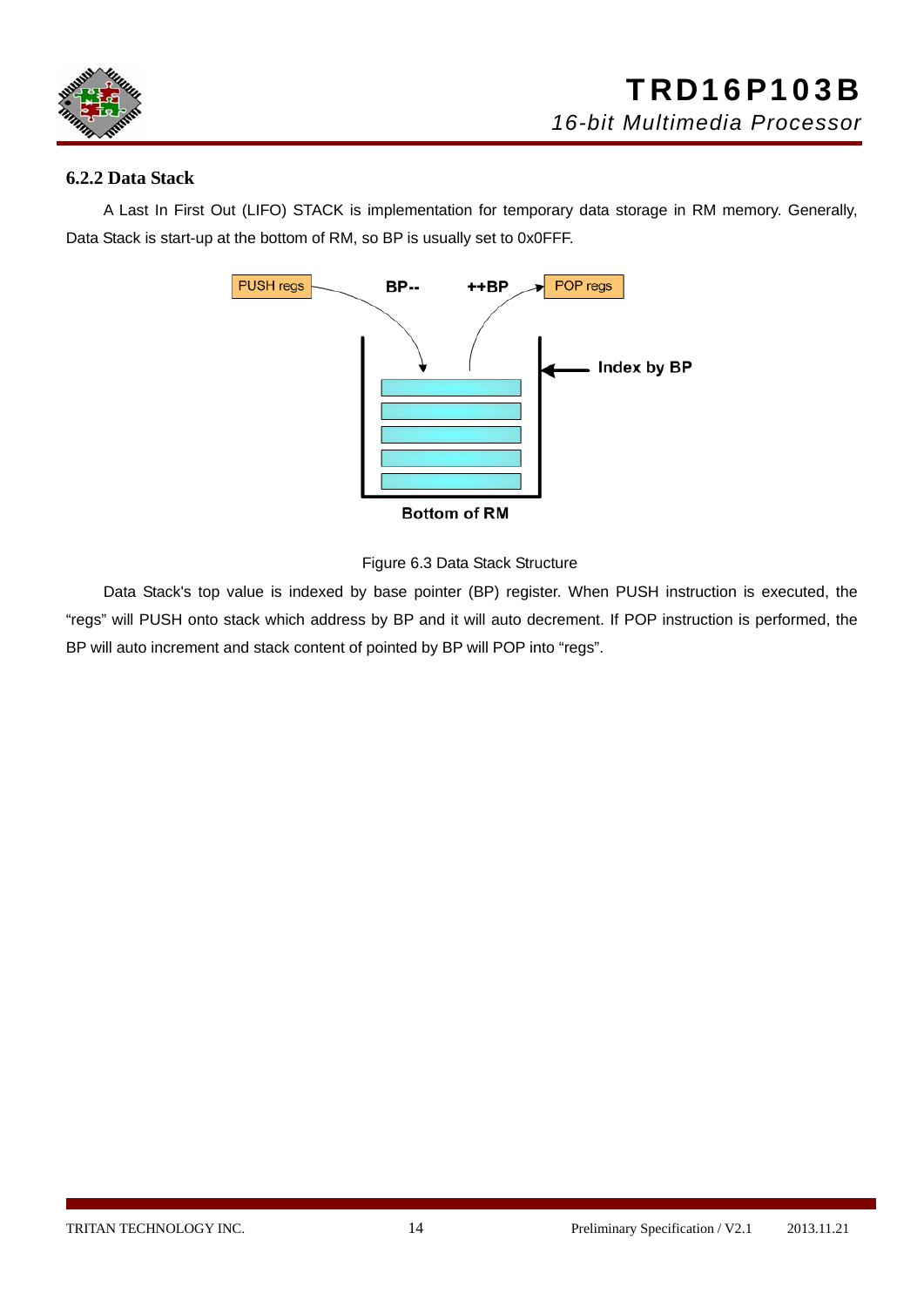

#### **7. Peripherals**

#### **7.1 Programmable Timers**

#### Common I/O registers

| Svmbol         | Adr | Reset | <b>RW</b> | B7           | B6               | B <sub>5</sub>   | B4           | Do<br>ьs    | מם<br>DZ         | ו ס  | B <sub>0</sub> | <b>IDescription</b>   |
|----------------|-----|-------|-----------|--------------|------------------|------------------|--------------|-------------|------------------|------|----------------|-----------------------|
| <b>ISTATUS</b> | 00H | 0X    | R/W       | <b>INTEN</b> |                  |                  | ΙAΩ          | <b>AN</b>   | IA۷              | AC   | ΑZ             | Status Flag<br>Svstem |
| <b>INTENA</b>  | 01H | 00    | R/W       | ENA7         | ENA <sub>6</sub> | ENA <sub>5</sub> | <b>IENA4</b> | <b>ENA3</b> | ENA <sub>2</sub> | ENA1 | ENA0           | Int Enable            |

Virtual Programming IO Port

| Symbol             | Adr | <b>Reset</b> | <b>RW</b> | b15/b7                                                                       | b14/b6 | b13/b5 | B12/b4             | b11/b3 | B10/b2 | b9/b1 | b8/b0                                     | <b>IDescription</b> |
|--------------------|-----|--------------|-----------|------------------------------------------------------------------------------|--------|--------|--------------------|--------|--------|-------|-------------------------------------------|---------------------|
| Timer1             | 00H | XX           | W         |                                                                              |        |        | Timer1             |        |        |       |                                           |                     |
| Timer <sub>2</sub> | 01H | XX           | W         |                                                                              |        |        | Timer <sub>2</sub> |        |        |       |                                           |                     |
| <b>RTCTimer</b>    | 02H | 00           | W         | <b>.</b><br>$\overline{\phantom{0}}$<br>$\overline{\phantom{0}}$<br>. .<br>- |        |        |                    |        |        |       | DIVSEL1 DIVSEL0 RTC RC-oscillator divider |                     |

#### **7.1.1 PWM Timer**

PWM timer is fixed generate 32kHz interrupt request when INTENA0 bit is turned on, *If Auto FIFO\_EN is setting the interrupt request rate = Ft/FIFO\_Length.*



Figure 7.1 PWM Timer Structure

#### **7.1.2 Timer1 & Timer2**

The clock source of Timer1&Timer2 comes from fixed 32.768Mhz, It contains 16-bit write-only counter register. If Timer enable correspond with the INTENA bit is turned on then counting to time out, an interrupt request will be generated. At the same time, TnC in Eq.(7.1.1) will be reloaded into Timer register and up-count again. If the global interrupt enable, an interrupt signal is generated at the next clock.



Figure 7.2 Timer1&Timer2 Structure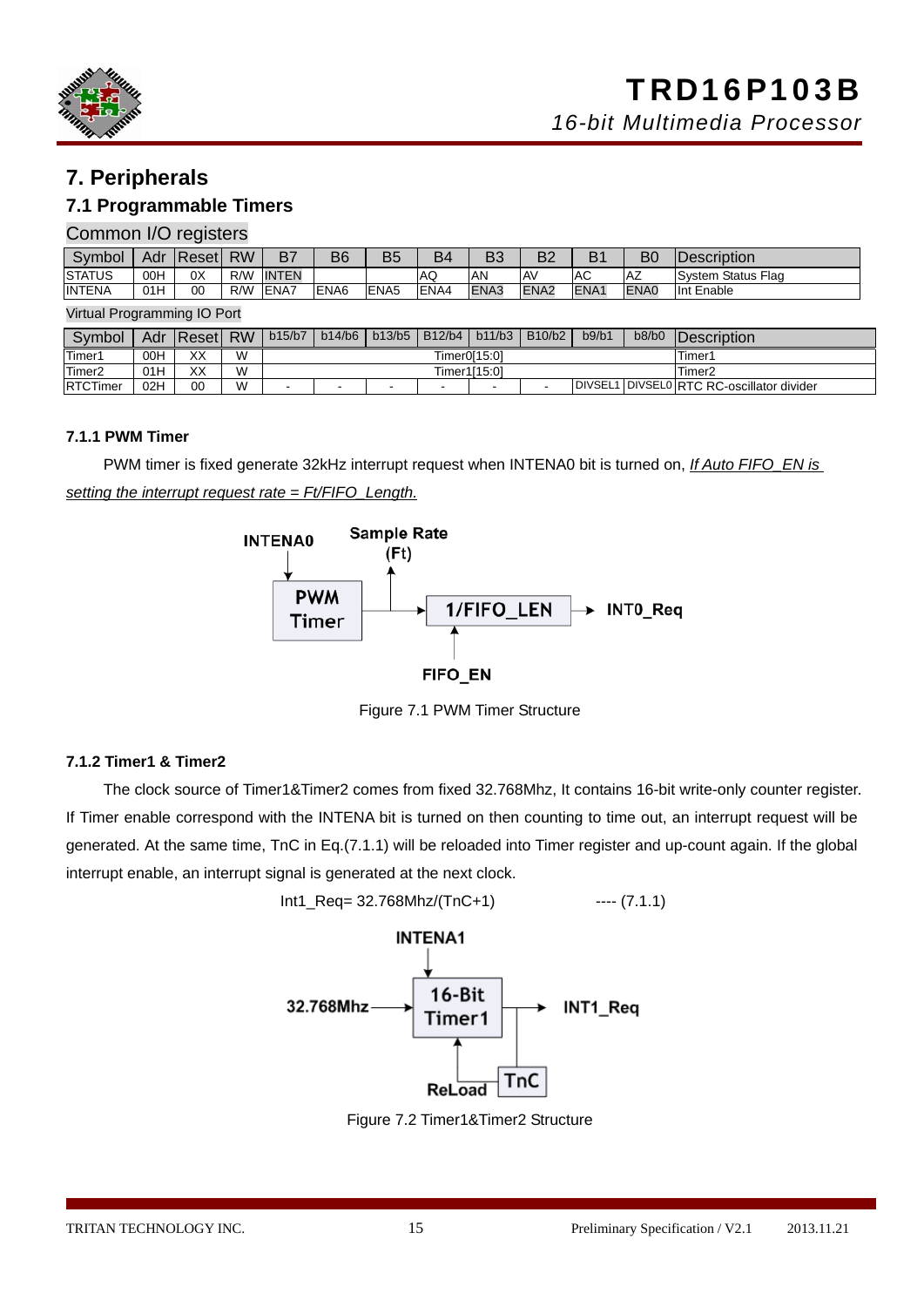

#### **7.1.3 Low power RC oscillator for RTC Timer**

 Low power RC oscillator 128KHz is used for generating 1ms, 2ms, 4ms and 64ms interval to wake-up MCU when in halt mode or interrupt in normal mode. There is about 100% frequency deviation of RC oscillator 128KHz by different lot or chip. The wake-up function can be disabled by option, default wake-up function is enabled and INT3 Req is set to high after 2ms when reset occurred. The counter of divider will be reset once while going into halt mode, and MCU will be wake-up or interrupt after 1ms if DIVSEL1, DIVSEL0=00. Low power RC oscillator is enabled when MCU in halt mode. The power consumption is about VCC=3V@3uA typically.



| DIVSEL1 | <b>DIVSEL0</b> | Period           |
|---------|----------------|------------------|
|         |                | 1ms              |
|         |                | 2 <sub>ms</sub>  |
|         |                | 4 <sub>ms</sub>  |
|         |                | 64 <sub>ms</sub> |

Figure 7.3 RTC Timer Structure *Notice: IDE Tool has embedded a demo code to illustrate RTC Timer auto-calibration function*.

#### **7.2 General Purpose I/O Ports**

The TRD16P103B provides 4 I/O ports for user application. There are four I/O port, PA0~PA15, PB0~PB7, PC0~PC7, and PD0~PD11. The input/output bits programmable by IOC control register respectively. PA0~PA7, PB0~PB7 wake-up function enable or disable by programmed option, and PA7~ PA6 is external interrupt pin. The pull-high or pull-low 50k resistor of each pin can be programmed by option. The basic I/O schematic is showed in Figure 7.4.

 These totally 44 I/O pins work not only just a general input/output port function but also can configure to SD controller, NAND Flash , Serial Flash/ROM interface. For more detail please refer to relative section.



Figure 7.4 Basic I/O Configuration

**PB0,PB1 support two edge modes for wake-up function are rising and falling edge trigger. The rising and falling edge trigger is selected by option.**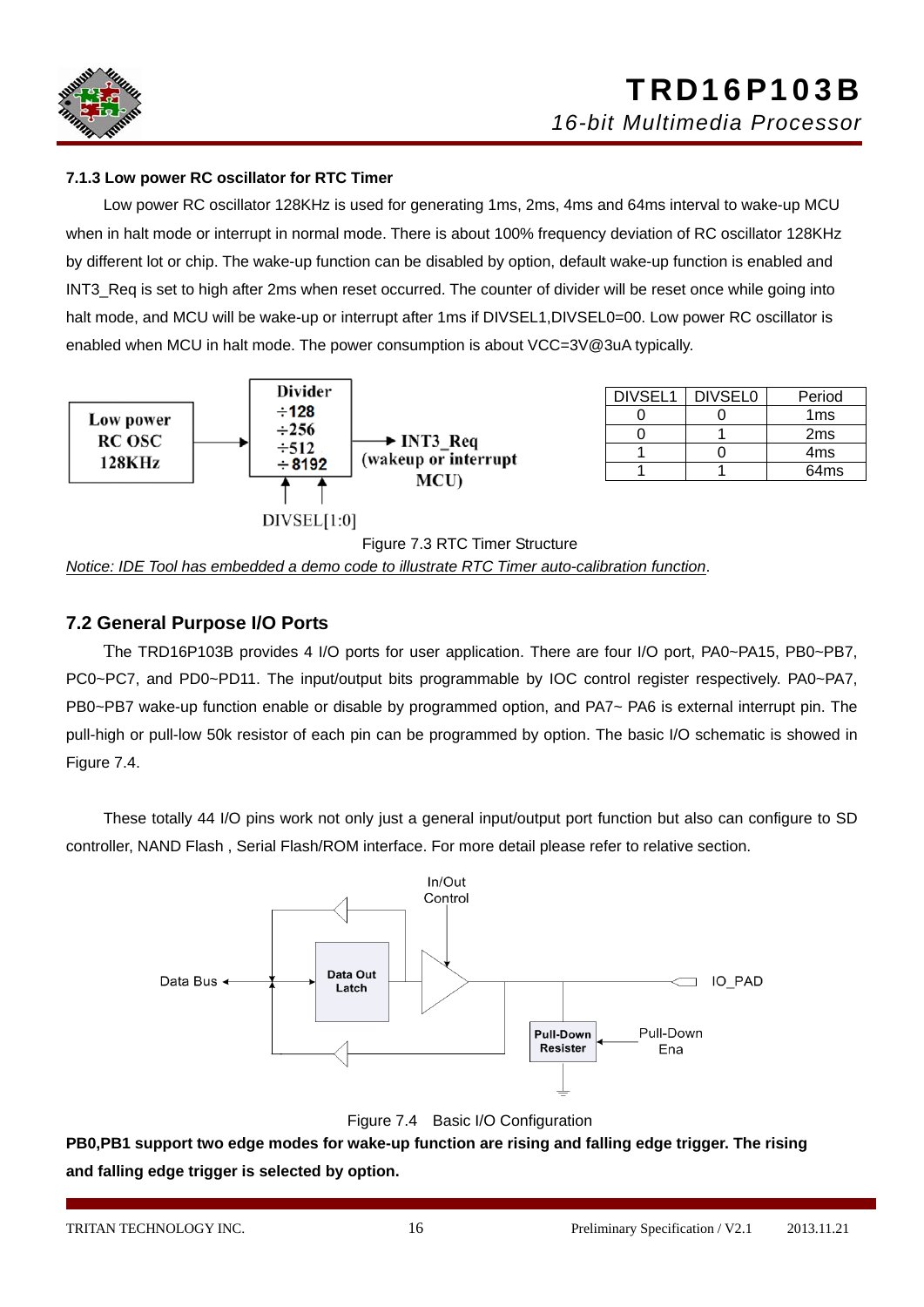

The PortA0~PortA7 also provides 4 comparators configuration for user application that each comparator enable or disable by programmed option.



#### **To Internal MCU**

Figure 7.5 Comparator Configuration

#### **7.3 Extension Device**

TRD16P103B built-in special hardwires for external device connection capability are listed below:

#### **7.3.1 NAND Flash Interface**

In order to enable NAND Flash interface, user should set STATUS.b11 = 1 before NAND Flash operation.

| Svmbol              |                 | Adr   Reset | <b>RW</b> | Β7 | B6 | B5 | B4                        | n o<br>DJ  | ∩ים<br>DZ   | $\mathbf{D}$<br>◡ | B <sub>0</sub> | <b>Description</b>                      |
|---------------------|-----------------|-------------|-----------|----|----|----|---------------------------|------------|-------------|-------------------|----------------|-----------------------------------------|
| ' CTL<br><b>NDH</b> | 0 <sub>BH</sub> | XХ          | R/W       |    |    |    | <b>NDH</b><br>$\sim$<br>◡ | <b>NDH</b> | <b>INDH</b> | R NDH             | _              | W NDH R NAND Flash RE/WE control signal |
|                     |                 |             |           |    |    |    | --                        | --         | EN          | ΕN                | oт<br>ت        |                                         |

Programmer could set NDH\_CTL control register which the correspond control signal will mapping to

PortC[7:0] , PortD[7:4].

| I/O Port   | NAND Flash   Direction   Description |   |                                   |
|------------|--------------------------------------|---|-----------------------------------|
| PortC[7:0] | D[7:0]                               | Ю | Data bus D0~D7                    |
| PortD.7    | CLE                                  |   | Command Latch Enable Signal       |
| PortD.6    | <b>ALE</b>                           |   | Address Latch Enable Signal       |
| PortD.5    | <b>WE</b>                            |   | <b>Write Signal</b>               |
| PortD.4    | <b>RE</b>                            |   | <b>Read Signal</b>                |
| PortA.3    | <b>RDY</b>                           |   | Flash ready (free assign by user) |

The actual NAND Flash control timing see as below: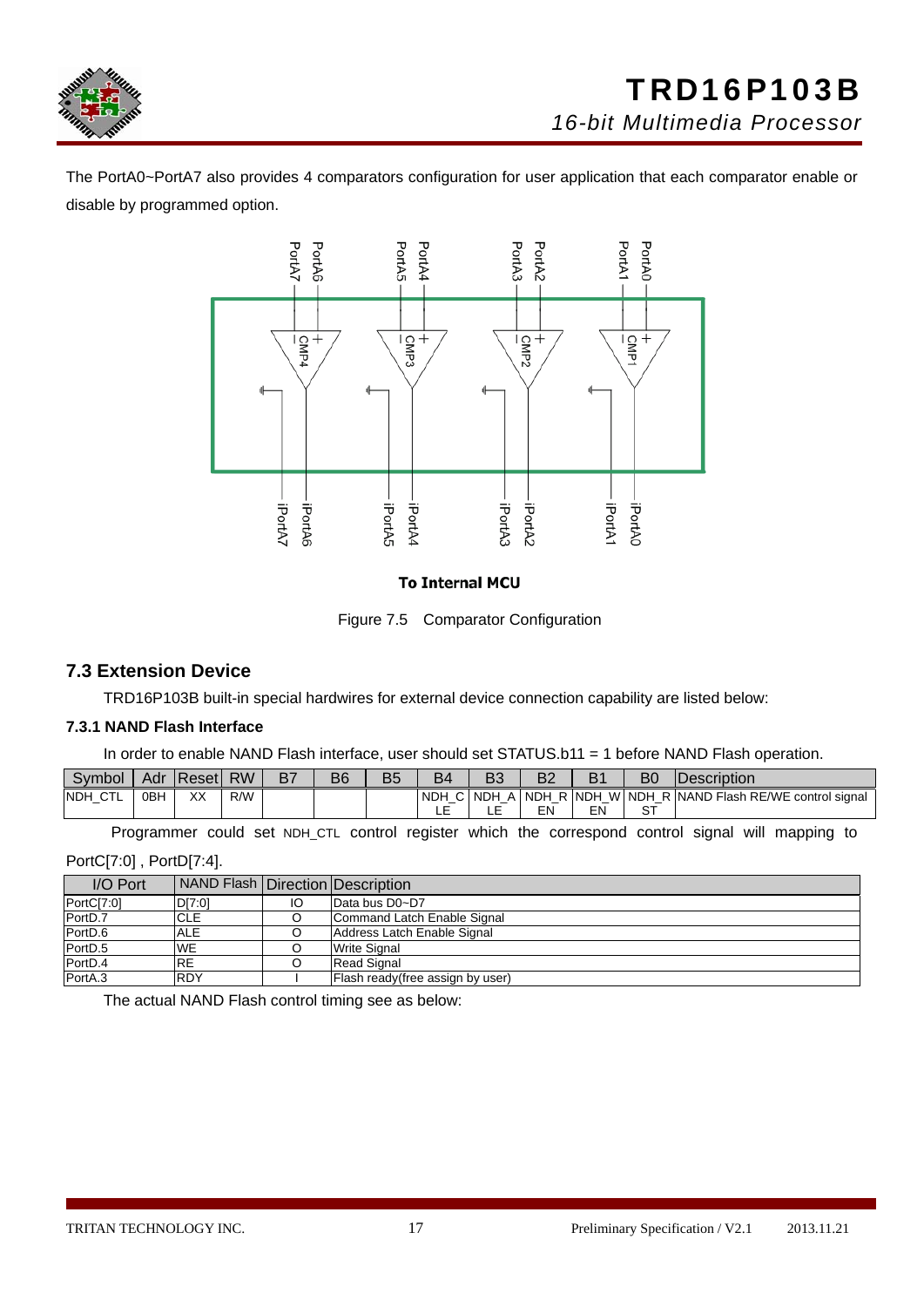

## TRD16P103B

*16-bit Multimedia Processor*

|                         | <b>Data Write Timing</b>                                                                       |                                                                              | <b>Data Read Timing</b>                                                             |
|-------------------------|------------------------------------------------------------------------------------------------|------------------------------------------------------------------------------|-------------------------------------------------------------------------------------|
|                         |                                                                                                |                                                                              | $CLE, ALE=0$ $\longrightarrow$                                                      |
| $/RE=1$                 |                                                                                                | /RE                                                                          |                                                                                     |
|                         |                                                                                                |                                                                              |                                                                                     |
| /WE                     |                                                                                                | $/WE=1$                                                                      |                                                                                     |
| D[7:0]                  | Data                                                                                           | D[7:0]                                                                       | Data                                                                                |
|                         |                                                                                                |                                                                              |                                                                                     |
|                         | <b>CLE Write Timing</b>                                                                        |                                                                              | <b>ALE</b> Write Timing                                                             |
| $CLE$ $\longrightarrow$ |                                                                                                | ALE $\qquad$                                                                 |                                                                                     |
| $/RE=1$                 |                                                                                                | $/RE=1$                                                                      |                                                                                     |
| /WE                     |                                                                                                | /WE                                                                          |                                                                                     |
|                         |                                                                                                |                                                                              |                                                                                     |
| D[7:0]                  | $\overline{\text{CMD}}$                                                                        | D[7:0]                                                                       | <b>ADRESS</b>                                                                       |
|                         |                                                                                                | Figure 7.5 NAND Access Timing                                                |                                                                                     |
| SET io[NDH_CTL].b4      | For instance: Assume we perform the operations of NAND Flash's CMD write are coding like these |                                                                              | $\rightarrow$ force CLE=1, WE=0 and PortC will set out-port direction automatically |
|                         |                                                                                                |                                                                              |                                                                                     |
| $io[PortC] = CMD$       | $\rightarrow$ Command output                                                                   |                                                                              |                                                                                     |
| SET io[NDH_CTL].b0      |                                                                                                | $\rightarrow$ reset interface, force CLE=0, ALE=0, WE=1, RE=1                |                                                                                     |
|                         | For instance: Assume we perform the operations of NAND Flash's DAT write are coding like these |                                                                              |                                                                                     |
| SET io[NDH_CTL].b1      |                                                                                                | $\rightarrow$ force WE=0 and PortC will set out-port direction automatically |                                                                                     |
| io[PortC] =DAT          | $\rightarrow$ Data output                                                                      |                                                                              |                                                                                     |
| SET io[NDH_CTL].b0      |                                                                                                | $\rightarrow$ reset interface, force CLE=0, ALE=0, WE=1, RE=1                |                                                                                     |
|                         | For instance: Assume we perform the operations of NAND Flash's DAT read are coding like these  |                                                                              |                                                                                     |
| SET io[NDH_CTL].b2      |                                                                                                | $\rightarrow$ force RE=0 and PortC will set in-port direction automatically  |                                                                                     |
| Reg=io[PortC]           | $\rightarrow$ Data input, the force WE=1, RE=1                                                 |                                                                              |                                                                                     |
|                         |                                                                                                |                                                                              |                                                                                     |
| 7.3.2 SPI Controller    |                                                                                                |                                                                              |                                                                                     |

In order to enable SPI Controller interface, user should set STATUS.b8 = 1 before SPI Controller operation.

#### **7.3.2.1 Features**

- Designed for read-only and read/write data
- Support MXIC Serial Flash
- Serial clock rate: 32.768 MHz / 16.384 MHz / 13.107 MHz / 10.922 MHz / 8.192 MHz / 4.096 MHz
- Built in 4x16 bits data buffer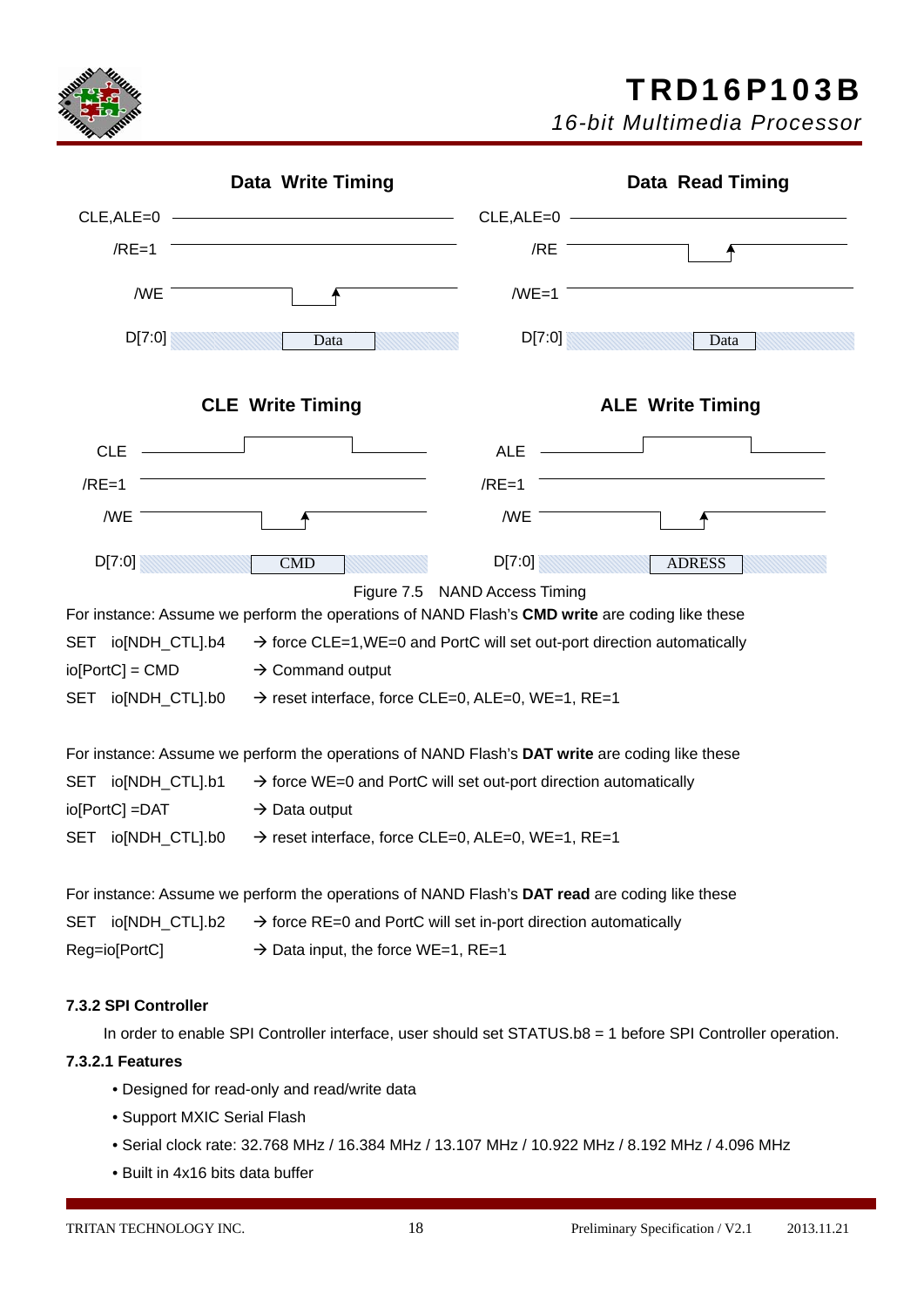

*16-bit Multimedia Processor*

#### Type1:

| I/O Port | SPI interface   Direction   Description |                                  |
|----------|-----------------------------------------|----------------------------------|
| PortA.0  | lsc                                     | Serial Data output to MCU        |
| PortA.1  | SI                                      | Serial Data input from MCU       |
| PortA.2  | <b>SCK</b>                              | Serial Clock                     |
| PortA.3  | <b>CS</b>                               | Chip Select(free assign by user) |

Type2:

| I/O Port | SPI interface   Direction   Description / |                                   |
|----------|-------------------------------------------|-----------------------------------|
| PortB.0  | <b>SC</b>                                 | Serial Data output to MCU         |
| PortD.0  | SI                                        | Serial Data input from MCU        |
| PortD.1  | <b>SCK</b>                                | Serial Clock                      |
| PortD.4  | re<br>ט ו                                 | Chip Select (free assign by user) |

#### *Notice: The SIP Configurations Type1 or Type2 is assign by option.*

#### **7.3.2.2 Control/Data Registers**

| Symbol            |                 |    |    | Adr Reset RW   b15/b7   B14/b6   b13/b5   b12/b4   b11/b3 |      |              |             |            | B <sub>10</sub> /b <sub>2</sub> | b9/b1                          | b8/b0 | Description                         |
|-------------------|-----------------|----|----|-----------------------------------------------------------|------|--------------|-------------|------------|---------------------------------|--------------------------------|-------|-------------------------------------|
| <b>ICTRL W.L</b>  | 0 <sub>DH</sub> | 01 | W  |                                                           | CLR  | <b>RCV</b>   | <b>SEND</b> |            |                                 | Total Send/Receive Byte        |       | Control Register Low Byte           |
| <b>ICTRL W.H</b>  | 0DH             | 00 | W  | Mode                                                      |      | <b>CKSEL</b> |             | <b>ICS</b> |                                 |                                |       | Control Register High Byte          |
| <b>CTRL R.L</b>   | 0 <sub>DH</sub> | 00 | רו | <b>DATOK</b>                                              | CLR. | <b>RCV</b>   | <b>SEND</b> |            |                                 | <b>Total Send/Receive Byte</b> |       | <b>Read Status Low Byte</b>         |
| <b>ICTRL R.H.</b> | 0 <sub>DH</sub> | 00 | ⋼  | Mode                                                      |      | <b>CKSEL</b> |             | ICS        |                                 |                                |       | BFINX1 BFINX0 Read Status High Byte |

Total Send/Receive Byte: Total byte number of sending or receiving.

ICS: Internal SPI command select enable.

SEND: Trigger sending data.

RCV: Trigger receiving data.

CLR: Clear control flag.

CKSEL: (000: 32.768MHz), (001: 16.384MHz), (010: 13.107 MHz), (011: 10.922 MHz), (100: 8.192 MHz), (101:

4.096 MHz).

Mode: (0:Posedge latch data), (1:Negedge latch data).

DATOK: Indicate transmit/receive data O.K.

BFINX [1:0]: Indicate which data buffer is accessed by CPU.

| Symbol             | Adr <sup>7</sup> | <b>Reset</b> | <b>RW</b> | b15/b7 | b14/b6 | b13/b5 | b12/b4     | $b11/b3$ B10/b2 | b9/b1 | b8/b0 | <i><b>IDescription</b></i>         |
|--------------------|------------------|--------------|-----------|--------|--------|--------|------------|-----------------|-------|-------|------------------------------------|
| <b>DATA</b><br>– m | 0EH              | XX           | W         |        |        |        | DATA[15:0] |                 |       |       | e Transmission Data Value<br>Write |
| <b>DATA</b>        | 0EH              | XX           |           |        |        |        | DATA[15:0] |                 |       |       | Read Received Data Value           |

DATA [15:0]: Transmit/Receive Data Value

*Notice that more detail SPI operation sequence, please ref. Appendix.*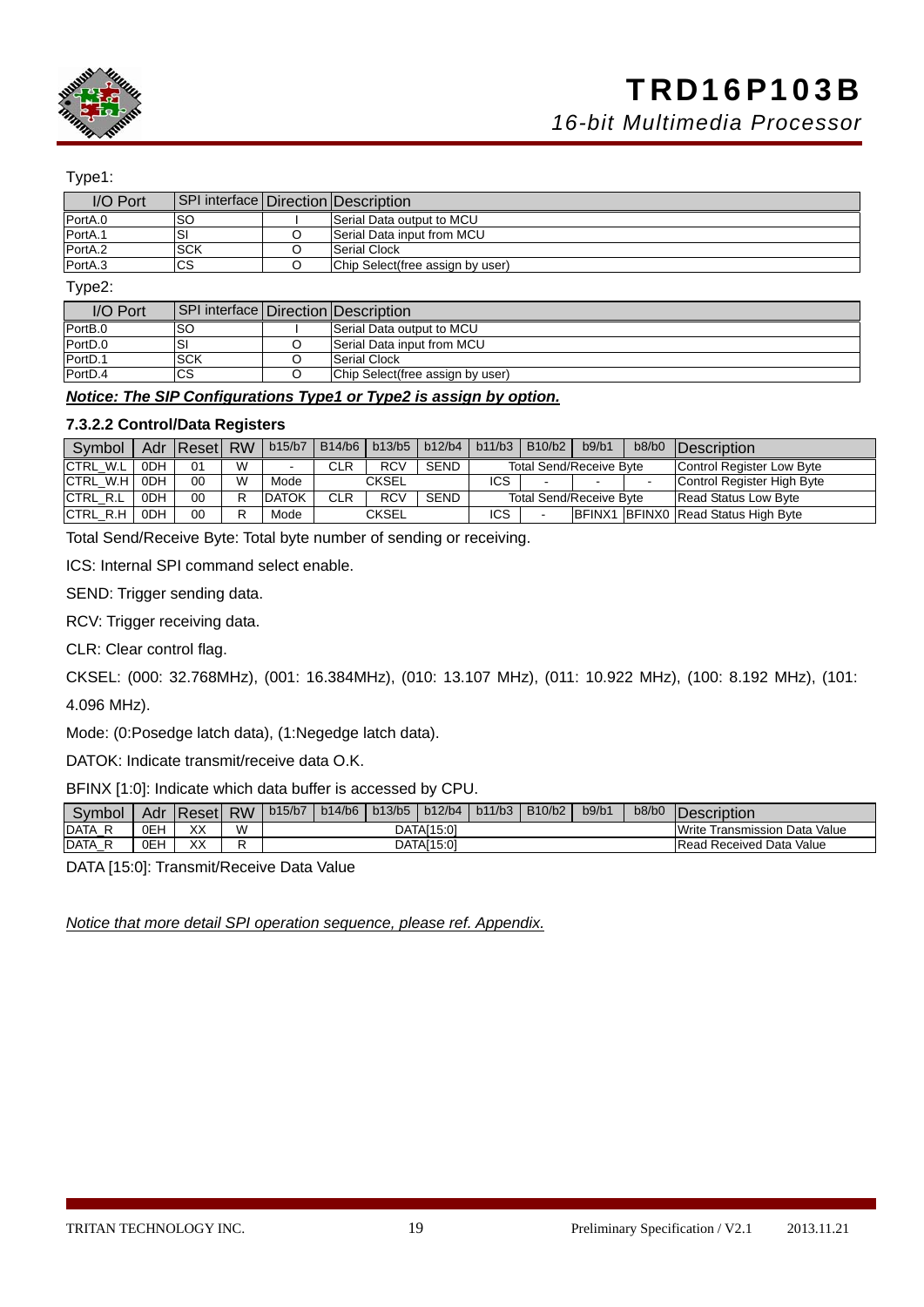

#### **7.3.3 SD Card Controller**

In order to enable SD Controller interface, user should set STATUS.b12 = 1 before SD Controller operation.

| I/O Port      | <b>SD Name</b> |    | Direction  Description |
|---------------|----------------|----|------------------------|
| PortA.[13:10] | D[3:0]         | IО | Data bus D0~D7         |
| PortA.14      | <b>CMD</b>     | IО | Command                |
| PortA.15      | <b>CLK</b>     |    | <b>CLK Signal</b>      |

#### **7.3.3.1 Features**

- Memory capacity: Standard Capacity SD Memory Card: Up to and including 2 GB
- Designed for read-only and read/write cards
- Support 1 serial data line or 4 parallel data lines
- SD clock rate 0 -16 MHz, up to 8 MB/sec (max) interface speed (using 4 parallel data lines)
- Card Detection (Insertion/Removal)
- Built in 8x16 bits data buffer

#### **7.3.3.2 Control/Data Registers**

| Symbol           |     | Adr   Reset   RW |   | b15/b7 |                             | $\vert$ b14/b6   b13/b5   b12/b4 | b11/b3 | B <sub>10</sub> /b <sub>2</sub> | b9/b1 | b8/b0 | <b>IDescription</b>                               |
|------------------|-----|------------------|---|--------|-----------------------------|----------------------------------|--------|---------------------------------|-------|-------|---------------------------------------------------|
| <b>SD CTL</b>    | 0FH | 00               | W |        |                             | COMMAND[15:0]                    |        |                                 |       |       | Write Command Value                               |
| <b>SD CTL.L</b>  | 0FH | X0               | D |        | DATIN3 DATIN2 DATIN1 DATIN0 |                                  |        |                                 |       |       | <b>IBFINX2 BFINX1 BFINX0 Read Status Low Byte</b> |
| <b>ISD CTL.H</b> | 0FH | 00               |   |        |                             |                                  |        |                                 |       |       | COMOK DATOK RESOK Read Status High Byte           |

COMMAND [15:0]: Transmission Command Value

DATIN [3:0]: SD Card serial data input.

BFINX [2:0]: Indicate which data buffer is accessed by CPU.

COMOK: Indicate command transmission O.K.

DATOK: Indicate transmit/receive data O.K.

RESOK: Indicate receive response O.K.

| Symbol        | Adr             | "Reseti | <b>RW</b> | b15/b7 | b14/b6 | b13/b5 | b12/b4     | b11/b3 | B10/b2 | b9/b1 | b8/b0 | <i><b>Description</b></i>        |
|---------------|-----------------|---------|-----------|--------|--------|--------|------------|--------|--------|-------|-------|----------------------------------|
| <b>SD DAT</b> | I0⊦             | XX      | W         |        |        |        | DATA[15:0] |        |        |       |       | Data Value<br>Write Transmission |
| <b>SD DAT</b> | 10 <sub>h</sub> | XX      |           |        |        |        | DATA[15:0] |        |        |       |       | <b>Read Received Data Value</b>  |

DATA [15:0]: Transmit/Receive Data Value

| Symbol        |     | Adr  Reset | <b>RW</b> | b15/b7 | b14/b6   b13/b5   b12/b4 |                | b11/b3 | B <sub>10</sub> /b <sub>2</sub> | b9/b1        | b8/b0   | Description         |
|---------------|-----|------------|-----------|--------|--------------------------|----------------|--------|---------------------------------|--------------|---------|---------------------|
| RSP.L<br>ISD. | 11H | 00         | W         |        |                          |                |        |                                 | <b>CKOFF</b> | `ICKSEL | Set SD Clock        |
| <b>SD RSP</b> | 11H | 00         |           |        |                          | RESPONSEI15:01 |        |                                 |              |         | Read Response Value |

CKSEL: (0: identification frequency 0-400kHz), (1: data transfer frequency).

CKOFF: (0: SD Clock generation), (1: SD Clock shut down).

RESPONSE [15:0]: Received Response Value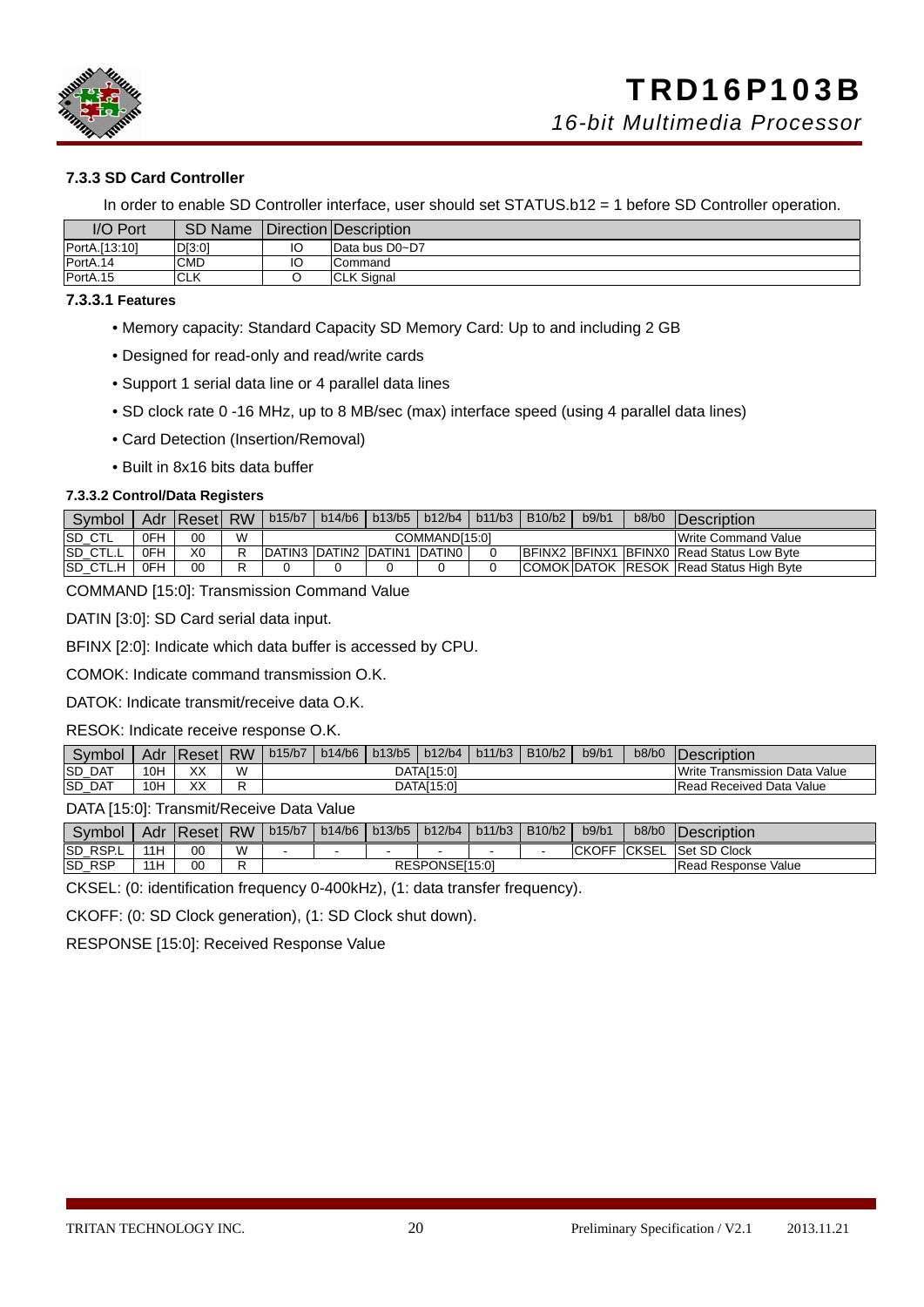

#### **7.4 Audio Output**

 The four configurations of audio output form in TRD16P103B system are stereo 16-bit PWM, stereo 15-bit PWM, mono 16-bit PWM and stereo 16-bit DAC. The kind of solution is determined by user's application. Notice that each time there is only one type of PWM can be specified, which assign by option. The PWM PIN configuration shows as below:



Figure 7.6 PWM output configuration

#### **7.4.1 Stereo PWM Output**

Two 16-bit resolution of PWM converters are built-in TRD16P103B for stereo audio application. In order to get more output power driving, which require external amplifier for stereo output pin**.**

Additionally, two 15-bit of PWM amplifiers(Type4) are also built-in TRD16P103B for stereo audio application.

#### Common I/O registers

| Symbol      |     | Adr   Reset   RW |   | b15/b7 | b14/b6 | B <sub>13</sub> /b <sub>5</sub> | b12/b4       | B <sub>11</sub> /b <sub>3</sub> | b10/b2 | b9/b1 | b8/b0 | <b>IDescription</b>         |
|-------------|-----|------------------|---|--------|--------|---------------------------------|--------------|---------------------------------|--------|-------|-------|-----------------------------|
| <b>DACL</b> | 16H | XX               | W |        |        |                                 | <b>DACLI</b> | [15:0]                          |        |       |       | <b>IDAC Audio L Channel</b> |
| <b>DACR</b> | 17H | XX               | W |        |        |                                 |              | DACR [15:0]                     |        |       |       | <b>DAC Audio R Channel</b>  |

#### **7.4.2 Mono PWM Output**

A 16-bit of PWM amplifiers is built-in(Type3) TRD16P103B system. This amplifier can be used to direct drive 8 ohm speaker without any external circuit.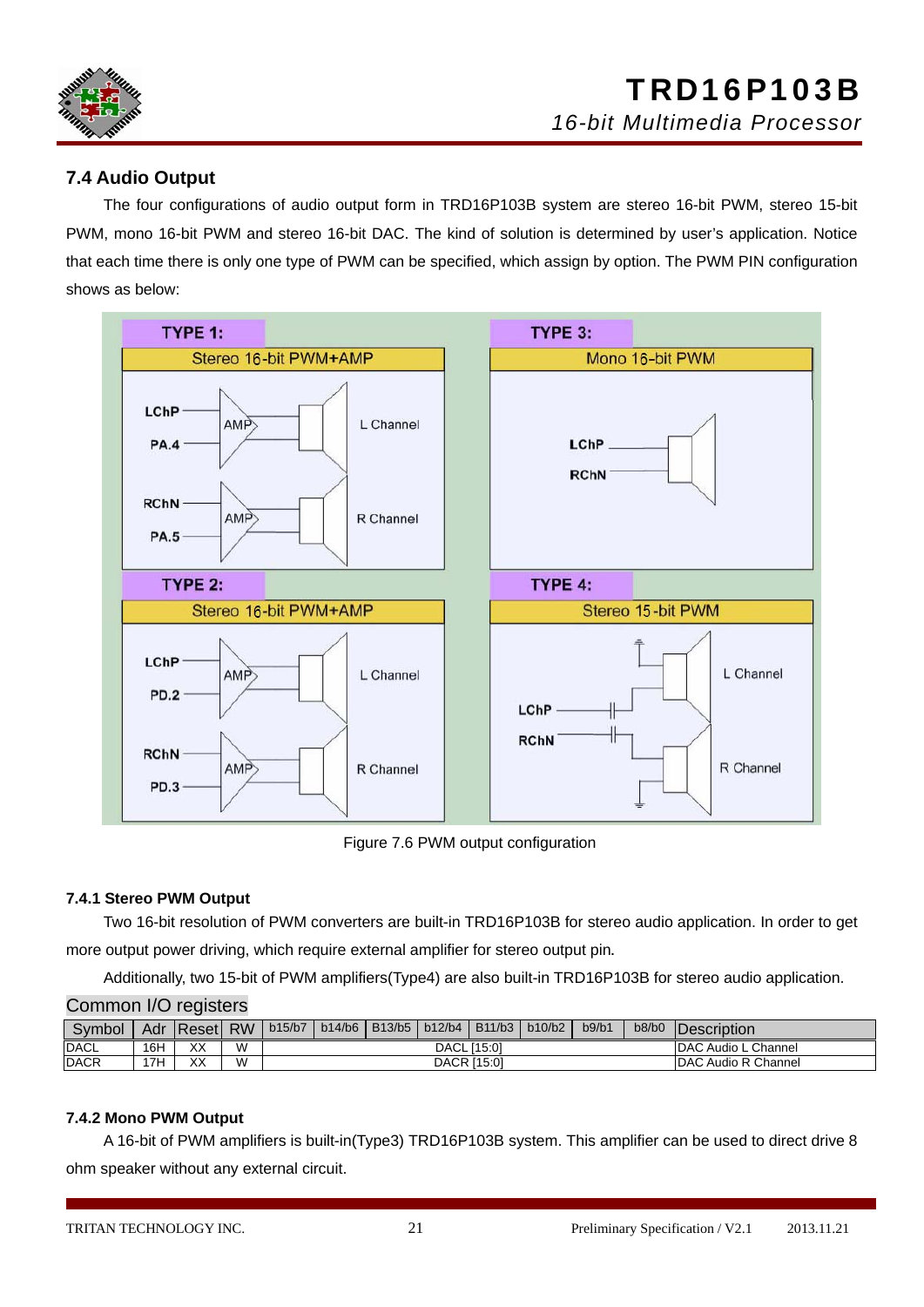

#### Common I/O registers

| Symbol      | Adr | Resetl | <b>RW</b> | b15/b7 | b14/b6 | $\vert$ b13/b5 | b12/b4 | $\vert$ B <sub>11</sub> /b <sub>3</sub> $\vert$ | b10/b2 | b9/b1 | b8/b0 | Description                        |
|-------------|-----|--------|-----------|--------|--------|----------------|--------|-------------------------------------------------|--------|-------|-------|------------------------------------|
| <b>DACL</b> | 16H | XX     | M         |        |        |                | DACL I | . [15:0]                                        |        |       |       | <sup>1</sup> Channel<br>16-bit PWM |

#### **7.4.3 Stereo DAC Output**

Two 16-bit of digital-to-analog convert are built-in TRD16P103B for stereo audio application. In order to get

more output power driving, which require external amplifier for stereo output pin **LCh and RCh.**

#### Common I/O registers

| Symbol      | Adr | <b>Reset</b> | <b>RW</b> | b15/b7 | b14/b6 | B13/b5 | b12/b4 | B11/b3 | b10/b2 | b9/b1 | b8/b0 | Description                 |
|-------------|-----|--------------|-----------|--------|--------|--------|--------|--------|--------|-------|-------|-----------------------------|
| <b>DACL</b> | 16H | XX           | W         |        |        |        | DACL I | [15:0] |        |       |       | <b>IDAC Audio L Channel</b> |
| <b>DACR</b> | '7H | XX           | W         |        |        |        | DACR   | 115:01 |        |       |       | <b>DAC Audio R Channel</b>  |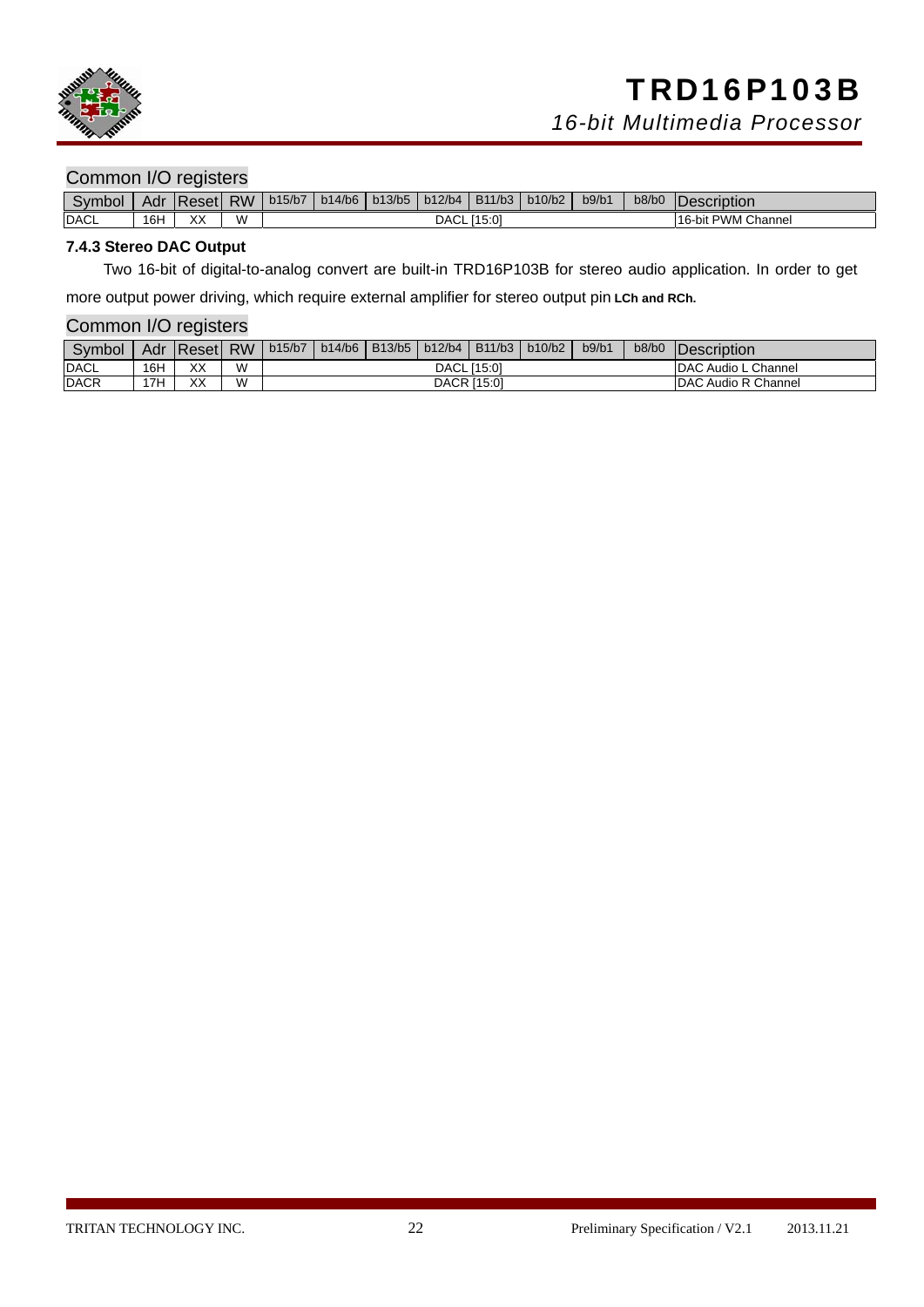

#### **7.5 Auto-FIFO**

The Auto-FIFO allows user transfer base on 4-level of data to PWM D/A. In some case of frame base applications that data transfer is more efficient than sample base. It is advantageous to decrease number of context switch between main program and interrupt service routine (ISR). The FIFO structure reveal as below:



Figure 7.7 Auto FIFO Structure

An interrupt is generated when an entire 4-level FIFO is transfer completed (D\A FIFO buffer is empty), then interrupt service routine should re-load 4-level data to FIFO at ones during 32K sample period. The FIFO will automatically shift-out data to PWM D/A at each sample period.

*Note: Auto-FIFO is enable/disable by option setup up.*

*Note: Emulator doesn't support PWM Mute function for emulation, user need to notice this difference between Emulator and Real Chip.*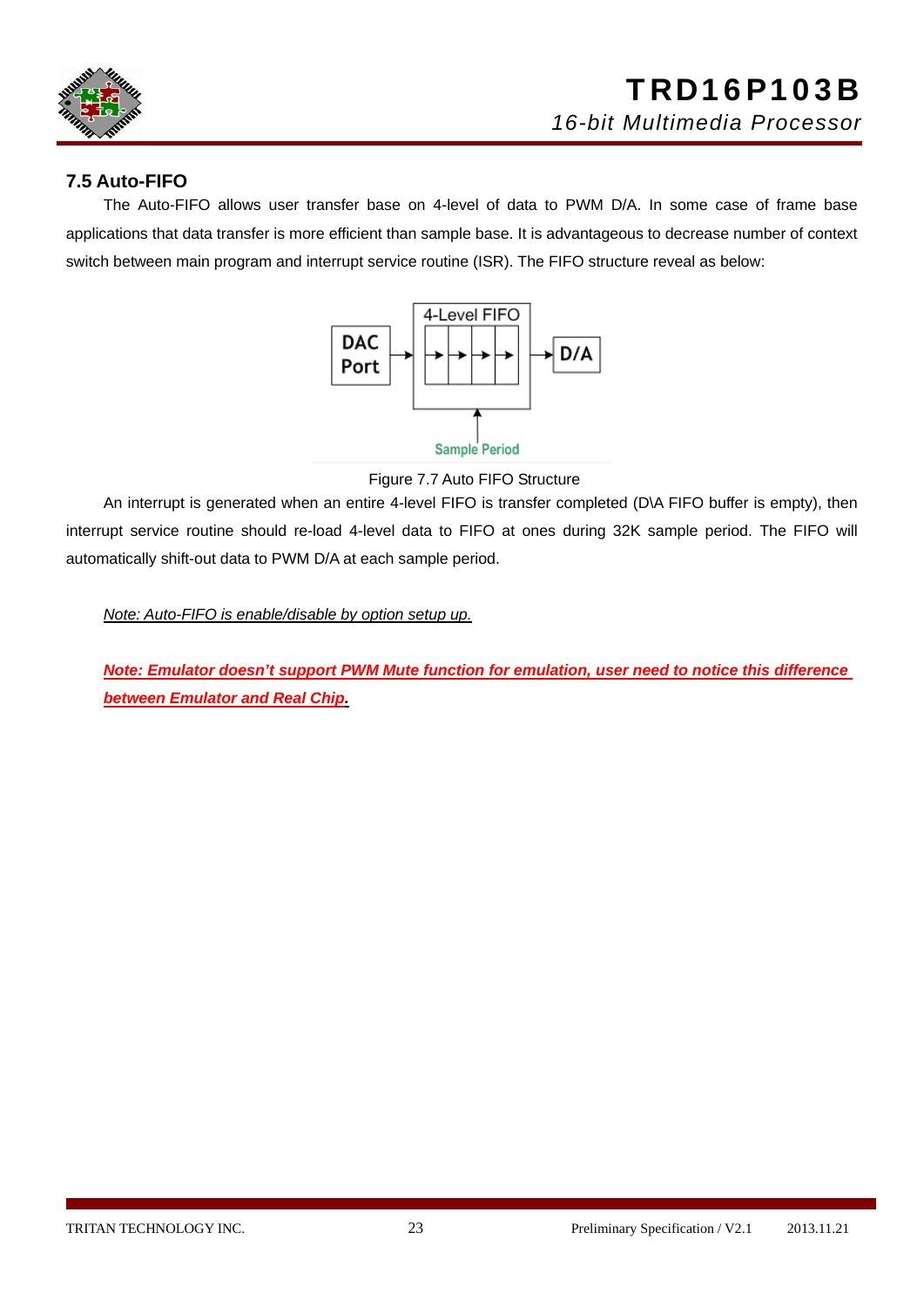

#### **7.6 Simple three channel 8 bits ADC**

| Symbol        | Adr <sup>-</sup> | <b>Reset</b> | <b>RW</b> | B7 | B6 | B5 | B4 | B <sub>3</sub> | B <sub>2</sub> |        | B0 | Description                                |
|---------------|------------------|--------------|-----------|----|----|----|----|----------------|----------------|--------|----|--------------------------------------------|
| <b>IDACTL</b> | 4H               | 00           | R/W       |    |    |    |    | <b>DACEN</b>   | <b>CMPC</b>    | AISEL1 |    | AISEL0 Internal 8-bit ADC control register |
| <b>iDAC</b>   | 15H              | 00           | R/W       |    |    |    |    | iDAI7:01       |                |        |    | Internal 8-bit ADC digital input           |

 The simple 8 bits ADC function can be consist of 8 bits DAC, MUX, comparator, sample and an ADC converting program. The comparator positive pin is connected to 8 bits DAC, and the negative pin is connected to MUX. The 8 bits DAC can generate 256 steps from 0 to VCC analog signal control by register i8DA[7:0], Three channel analog input is by way of MUX to negative input of comparator. ADC converting data output is get from adjusting ADC register iDA[7:0] continuous to approach the analog input level ( the negative pin of comparator ) by reading comparator out register CMPO. These blocks is enabled by DACEN=1, and power down by halt mode or DACEN=0. This function will be power down in halt mode automatically.



| AISEL1 | AISEL0 | channel input |
|--------|--------|---------------|
|        |        | VCC           |
|        |        | PA6           |
|        |        |               |

Figure 7.8 Simple three channel 8 bits ADC block diagram

The original foundry calibration ADC maximum converting voltage is based on 5V± 100mV.

8 bit ADC DC electrical characteristics

| Parameter | Condition         | Min. | Tур. | Max | Unit |
|-----------|-------------------|------|------|-----|------|
| VREF      | $\mathsf{P}$ trim |      |      |     |      |
| LSB       | $(5 \pm 0.1)/256$ |      | 19.5 |     | mV   |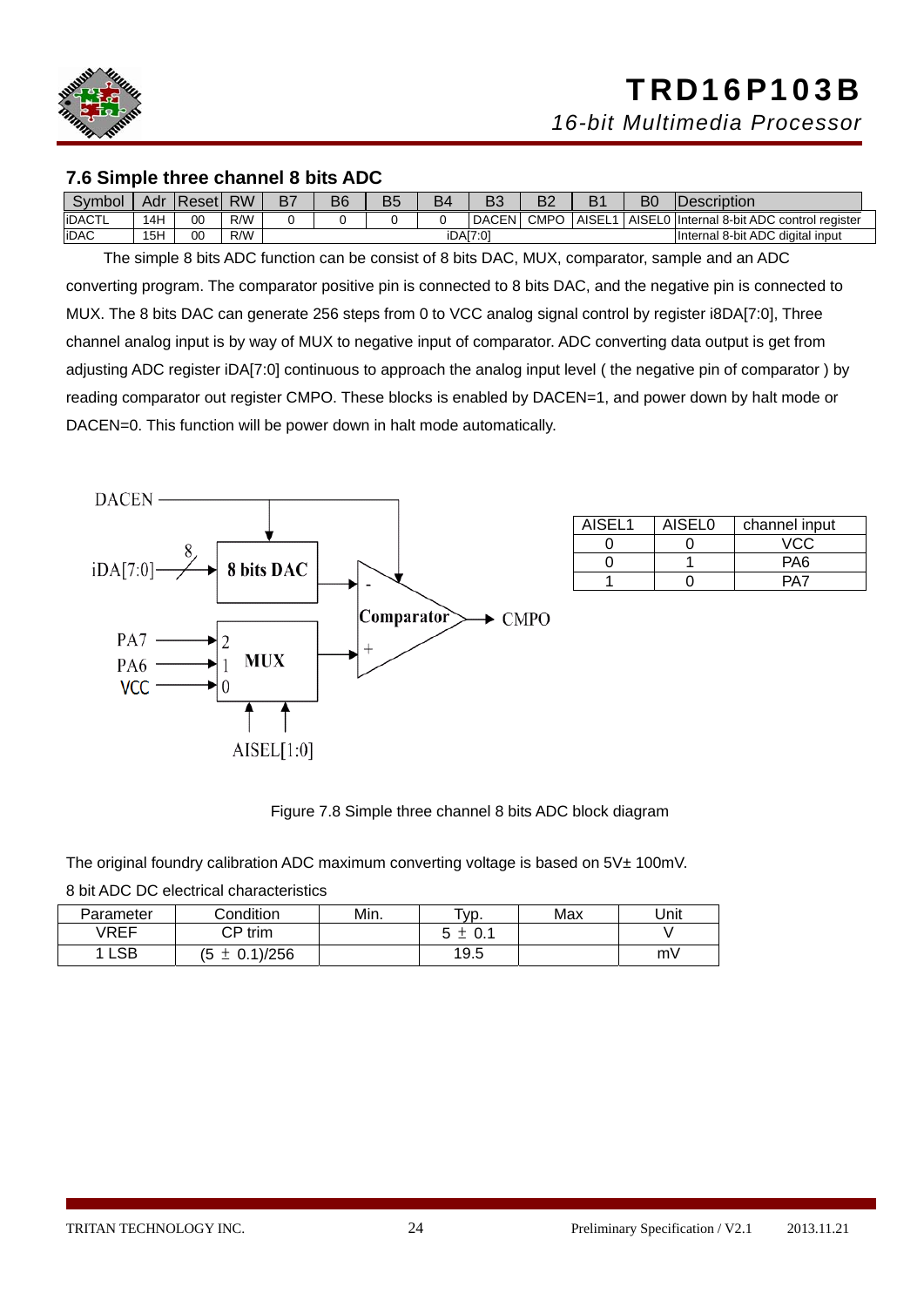

### **8. System Control**

#### **8.1 Halt Mode & Wake up**

 The TRD16P103B is changed into HALT mode (system clock stop, RTC stop by Option setup) when HALT instruction executed. It provides a power saving mode for those applications requiring a very low stand-by current. The RTC timer, PA0~PA7 and PB0~PB7 are supporting the wake-up MCU function when related I/O port raising/falling edge which selects by option. The program counter will be 04H when HALT instruction executed immediately; in addition, MCU will release HALT state and program counter go-to next address after 16us stable clock(system clock) when wake up condition occurred. During the Halt mode period, the SRAM will keep their previous data without changing, yet INTENA register will auto clearly.

#### **8.2 Watch Dog Timer Reset (WDT)**

| Symbol        |     | Adr Reset        | <b>RW</b> | b15/b7 | b14/b6 | b13/b5 | b12/b4 | B11/b3      | b10/b2 | b9/b1 | b8/b0 | Description                 |
|---------------|-----|------------------|-----------|--------|--------|--------|--------|-------------|--------|-------|-------|-----------------------------|
| <b>CIrWDT</b> | 1DH | $\vee\vee$<br>ᄾᄉ | W         |        |        |        |        |             |        |       |       | <b>Clear WDT</b>            |
| RealT         | 1DH | 0000             | ∽         |        |        |        |        | RealT[15:0] |        |       |       | Watch Dog Real-Time Counter |

The watch dog timer (WDT) is used to reset whole chip when detect unexpected execution sequence of instructions caused by accident condition, avoiding dead lock of MCU program. Software shall run an "clear watch dog timer"( CLRWDT ) instruction before this timer time out. It will generate a reset signal to reset whole system when WDT overflow.

WDT will be reset when wake-up from halt or after power on or software clear. In test mode, watch dog timer will be disabled no matter watch-dog-timer is time-out or not. If programmer read the "RealT" register, it can get the content of watch dog timer base on 31.25us.

The reset watch dog timer code syntax is strongly recommended as: "**CLRWDT = AR**".

#### **8.3 Low Voltage Reset**

 When VCC power is applied to the chip, the low voltage reset is initially enabled by default, it will be disabled when in halt mode. The internal system reset will be generated if VDD power below about 2.2v . The normal operation of LVR is always enable expect disable in HALT mode.

#### **8.4 Reset System**

The TRD16P103B reset is come from four signals which are power on reset, low voltage reset(LVR), external "RSTBIN" pin and WDT overflow reset. A dedicated resetb input pin is provided to reset this chip. For normal operation of this chip, a good reset is needed. This pin has 50K ohm pull up resistor. The operation frequency of MCU will go back to OTP page mode when reset occurred.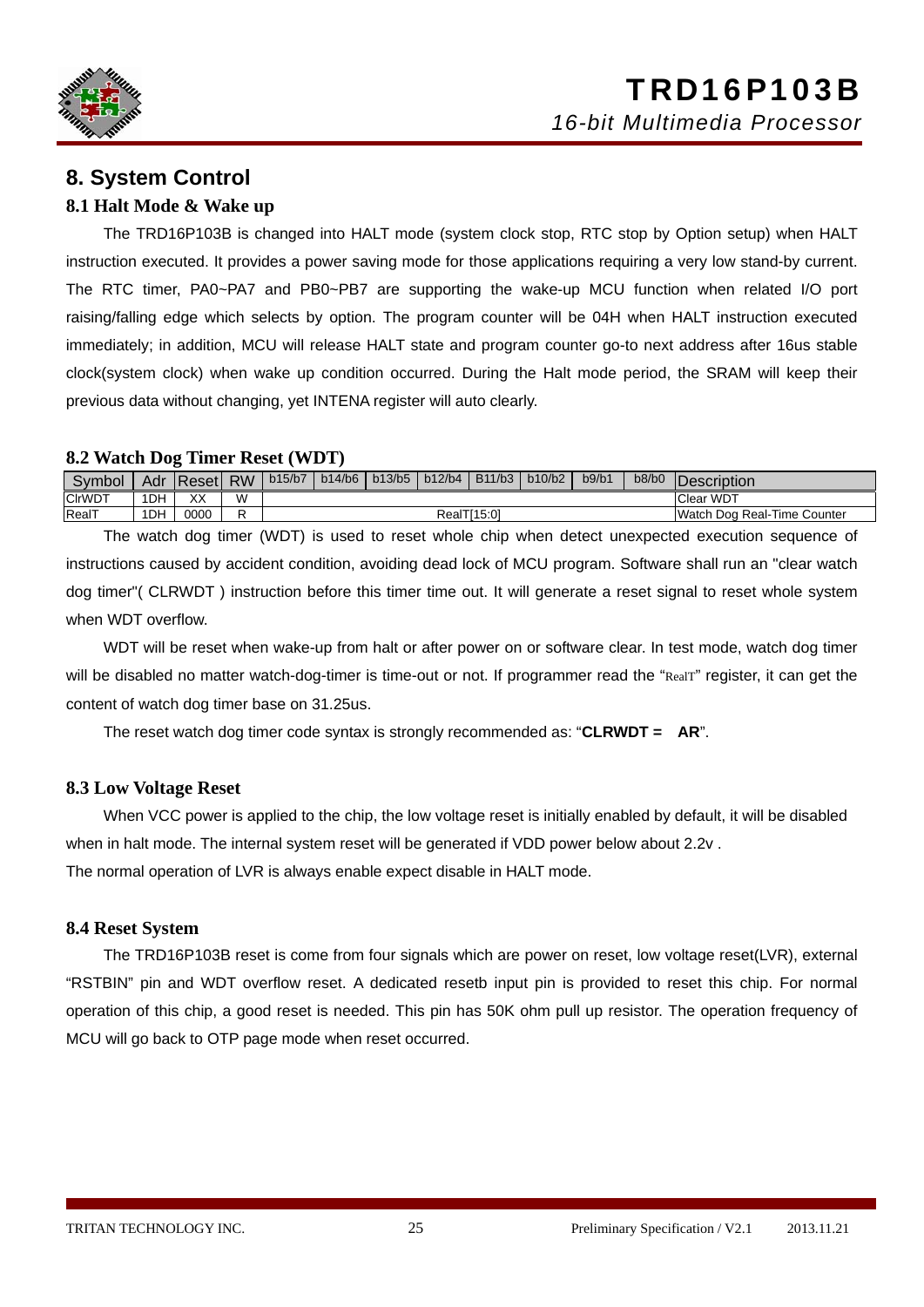



Figure 8.1 Reset system block diagram

#### **8.5 Clock System Architecture**

The TRD16P103B clcok system provides 32.768 MHZ System-Clock and 128KHz Real-Time-Clock. The RC oscillator frequency can be optional adjustment by external OSCA pin.



Figure 8.2 Clock System Configuration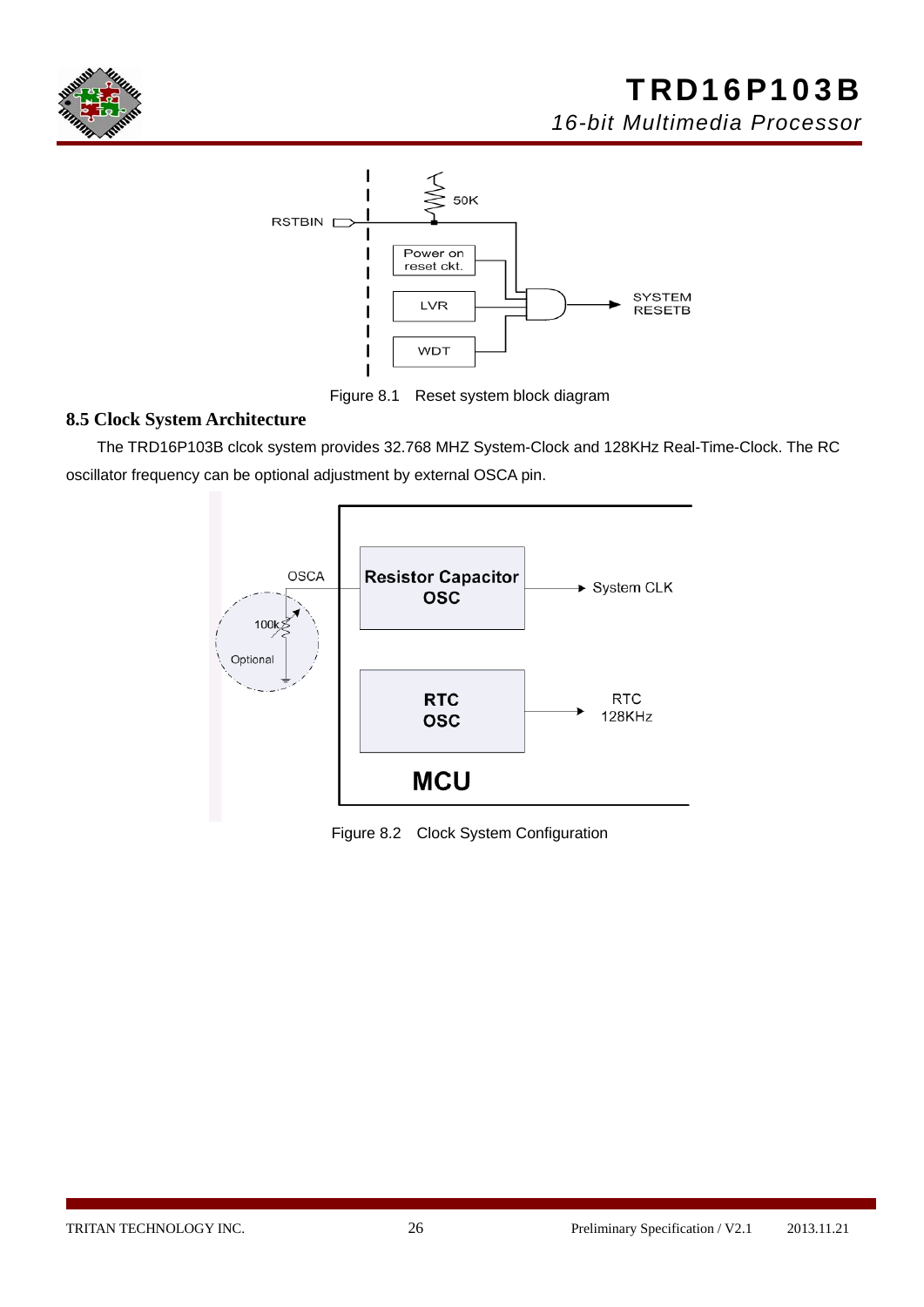

### **9. Electrical Characteristics**

#### **9.1 Absolute Maximum Rating**

| <b>Parameters</b>           | <b>Symbol</b> | <b>Value</b>     | Unit    |
|-----------------------------|---------------|------------------|---------|
| <b>DC Supply Voltage</b>    | VCC           | <6               |         |
| Input Voltage               | Vin           | l-0.5 to VDD+0.5 |         |
| Operating Temperature Range | Та            | $10$ to 75       | $\sim$  |
| Storage Temperature Range   | Tstg          | -50 to 150       | $\circ$ |

#### **9.2 DC/AC Characteristics**

VCC=3.0V, Ta=25℃ unless otherwise noted

| <b>Parameters</b>                               | <b>Symbol</b> | <b>Minimum</b> | <b>Typical</b>    | <b>Maximum</b> | <b>Test Condition</b>                                                   |
|-------------------------------------------------|---------------|----------------|-------------------|----------------|-------------------------------------------------------------------------|
| Operating range                                 | <b>VCC</b>    | 2.4V           |                   | 6 V            |                                                                         |
| <b>RC</b> oscillator                            | Frc1          |                | 10.92MHz          |                |                                                                         |
| frequency                                       |               |                | ±3%               |                |                                                                         |
| Low power RC                                    | Frc2          |                | 128KHz            |                |                                                                         |
| oscillator frequency                            |               |                | ±100%             |                |                                                                         |
| <b>Halt Current</b>                             | Ihalt1        |                | $3uA$             | 5uA            | All function off                                                        |
| VPPX pin                                        | <b>VPPX</b>   |                | $7.5 \pm 0.25V$   |                |                                                                         |
| programming voltage<br><b>Operating Current</b> | lop           |                | 11 <sub>m</sub> A |                | no load                                                                 |
|                                                 |               |                |                   |                |                                                                         |
| input high voltage                              | Vih           | $0.8$ VCC      |                   |                |                                                                         |
| input low voltage                               | Vil           |                |                   | 0.2 VCC        |                                                                         |
| input leakage<br>Current                        | llk           |                |                   | 0.1 uA         |                                                                         |
| output high voltage                             | Voh           | 0.95 VCC       |                   |                | no load                                                                 |
| output low voltage                              | Vol           |                |                   | 0.05V          | no load                                                                 |
| output high current1                            | Ioh           |                | 12 mA             |                | Vout=2.4V,<br>PortA[15:0], PortD[11:0]                                  |
| output high current2                            | Ioh           |                | 5.4 mA            |                | Vout=2.4V,<br>PortB[7:0], PortC[7:0]                                    |
| output low current1                             | lol           |                | -20 mA            |                | Vout=0.8V<br>PortA[15:0], PortD[11:0]                                   |
| output low current2                             | $I$ ol        |                | -8 mA             |                | Vout=0.8V<br>PortB[7:0], PortC[7:0]                                     |
| pull-down resistance                            | Rpd           | 110K ohm       | @3V               |                | 150 K ohm 250 K ohm pins with pull-down,<br>@6V, 2.4V   Port A, B, C, D |

*Notice that PA.2 and PD.1 have more two times of driving capability.*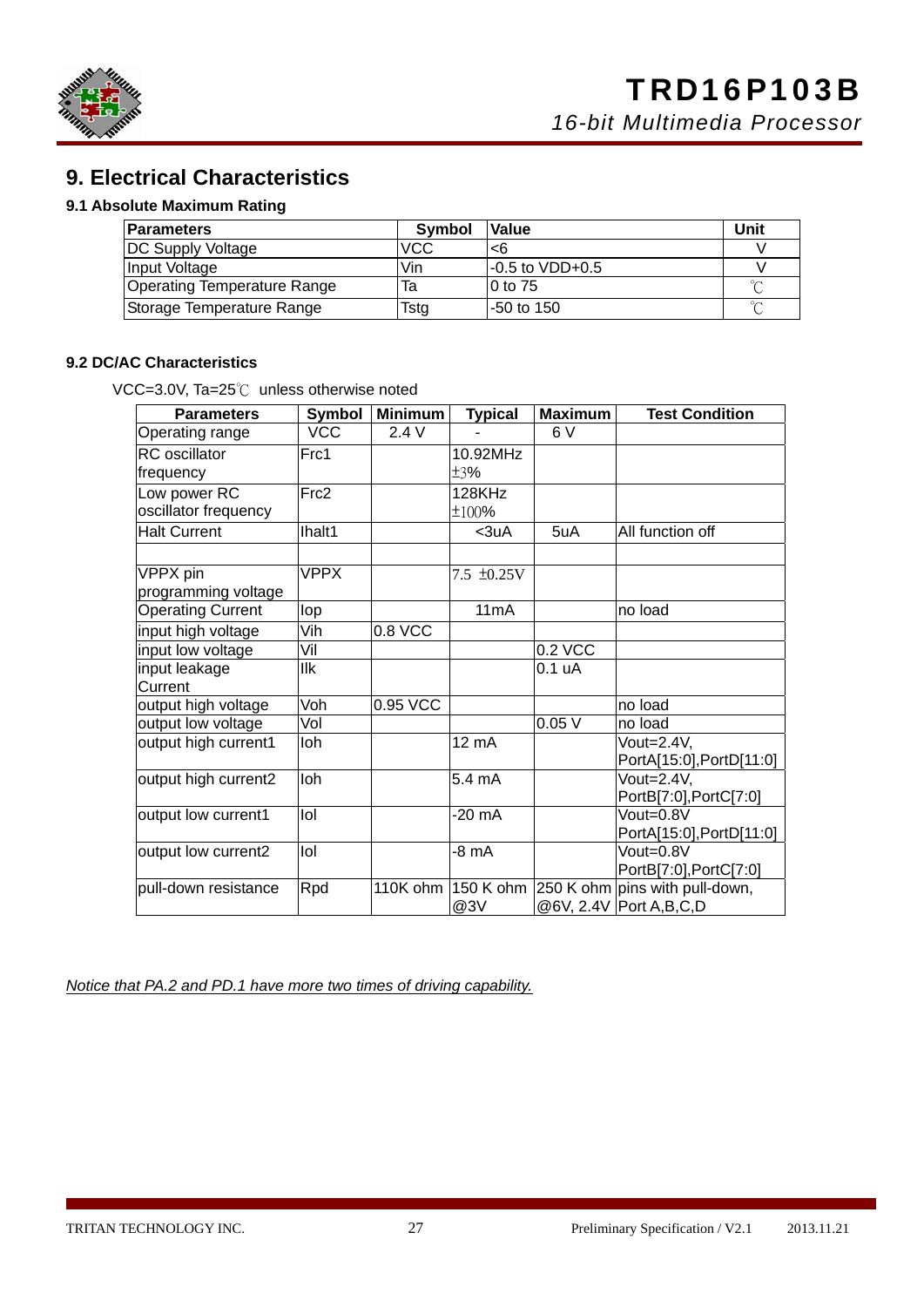

### **10. Development Support**

**TRITAN** TRD16P103B TM family series are supported with full range of hardware and software development tools:

- **•** Integrated Development Environment (IDE)
	- TRD16DevIDE software
- z TRD16DevIDE contains
	- TxPASM Assembler
	- TxPCC C Compiler
	- TxPLink Object Linker
	- TxPLib Library Management
- Simulator
	- TRD16SIM software Simulator
- **Emulator** 
	- TRD16ICE circuit hardware Emulator
	- **Emulator doesn't support PWM Mute function for emulation, user need to notice this difference between Emulator and Real Chip**.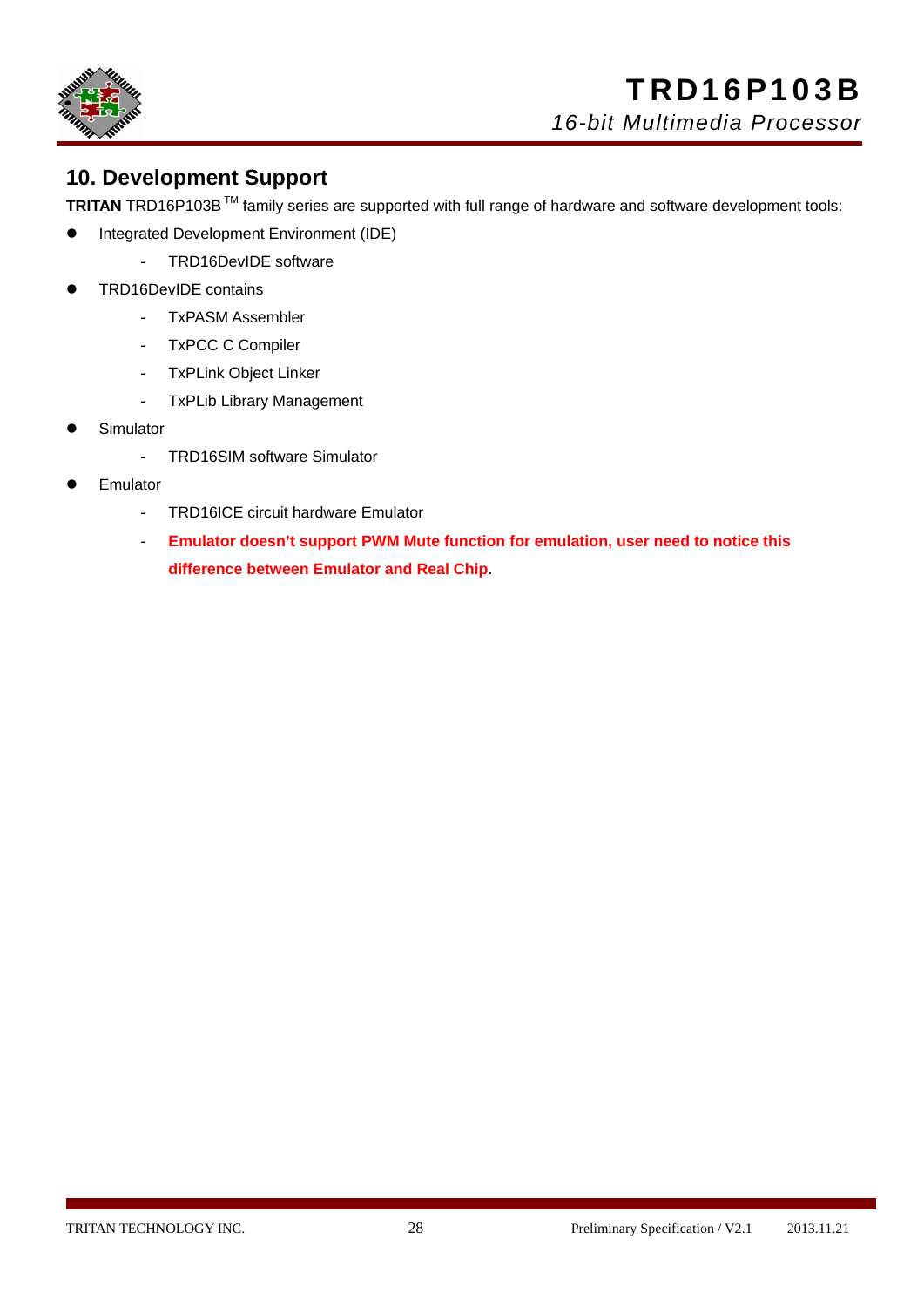

### **Application Circuit:**

**Application Circuit 1.a : Stereo 16-bit PWM AMP output with Serial Flash (Type1)**



Notice: VX could come from LDO or other power source, which meets the spec. of SPI Flash.

**Application Circuit 1.b : Stereo 16-bit DAC AMP output with Serial Flash(Type2)** 



Notice: VX could come from LDO or other power source, which meets the spec. of SPI Flash.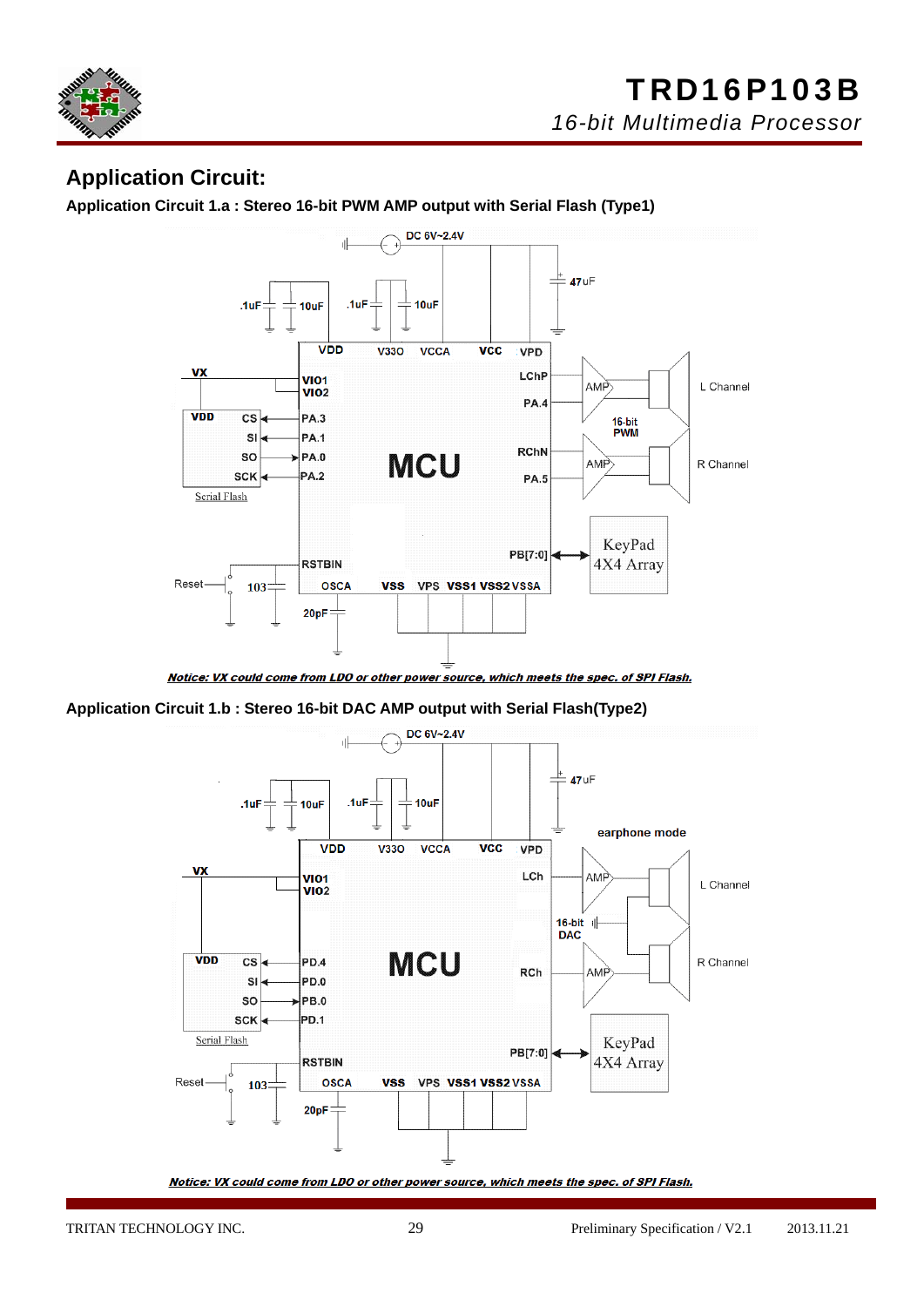



#### **Application Circuit 1.c : Stereo 15-bit PWM output with Serial Flash**

Notice: VX could come from LDO or other power source, which meets the spec. of SPI Flash.

**Application Circuit 1.d : Mono16-bit PWM output with Serial Flash** 



Notice: VX could come from LDO or other power source, which meets the spec. of SPI Flash and SD Card.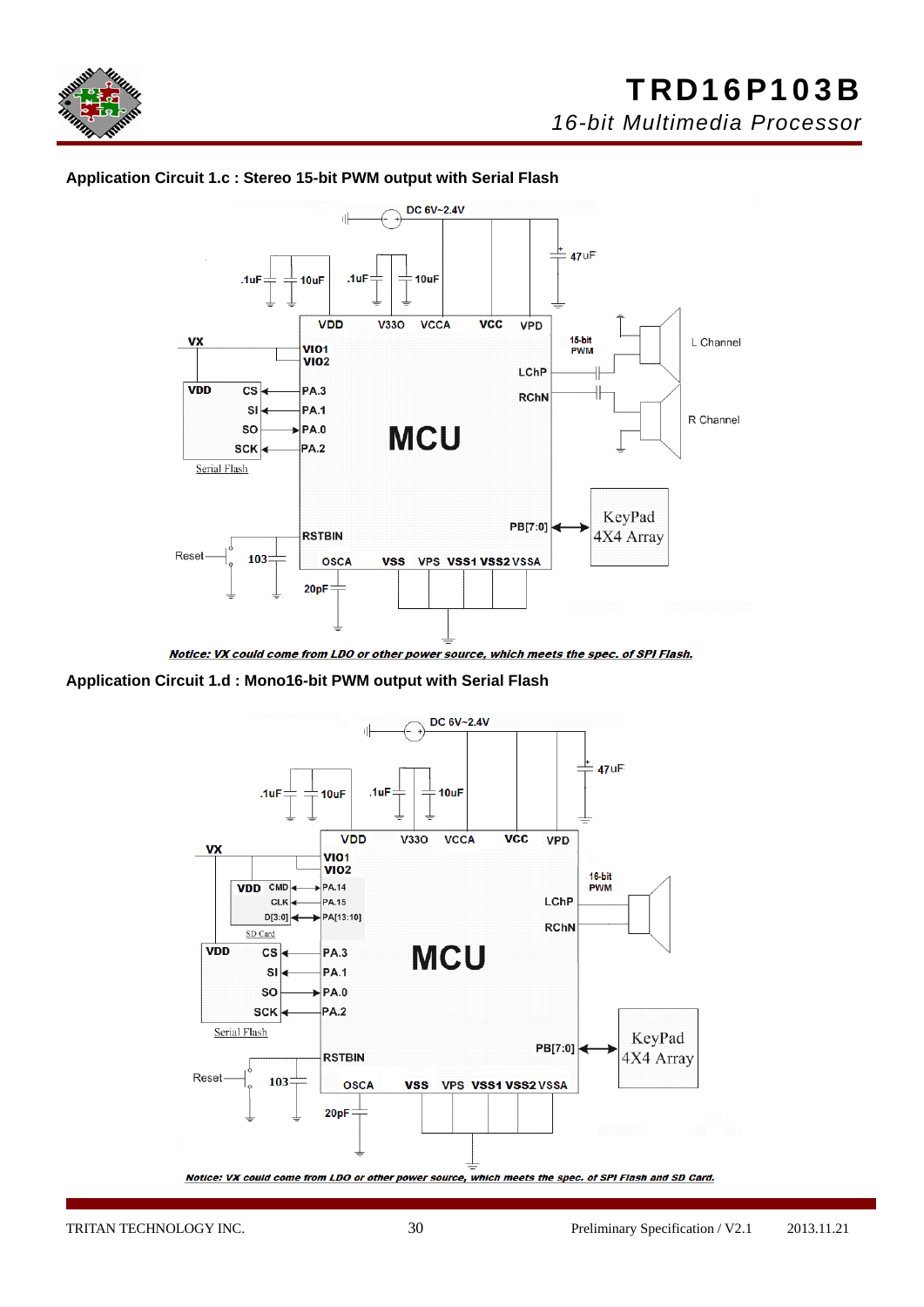





**Application Circuit 2.b : Stereo 16-bit PWM AMP output with Nand Flash** 



Notice: VX could come from LDO or other power source, which meets the spec. of NAND Flash.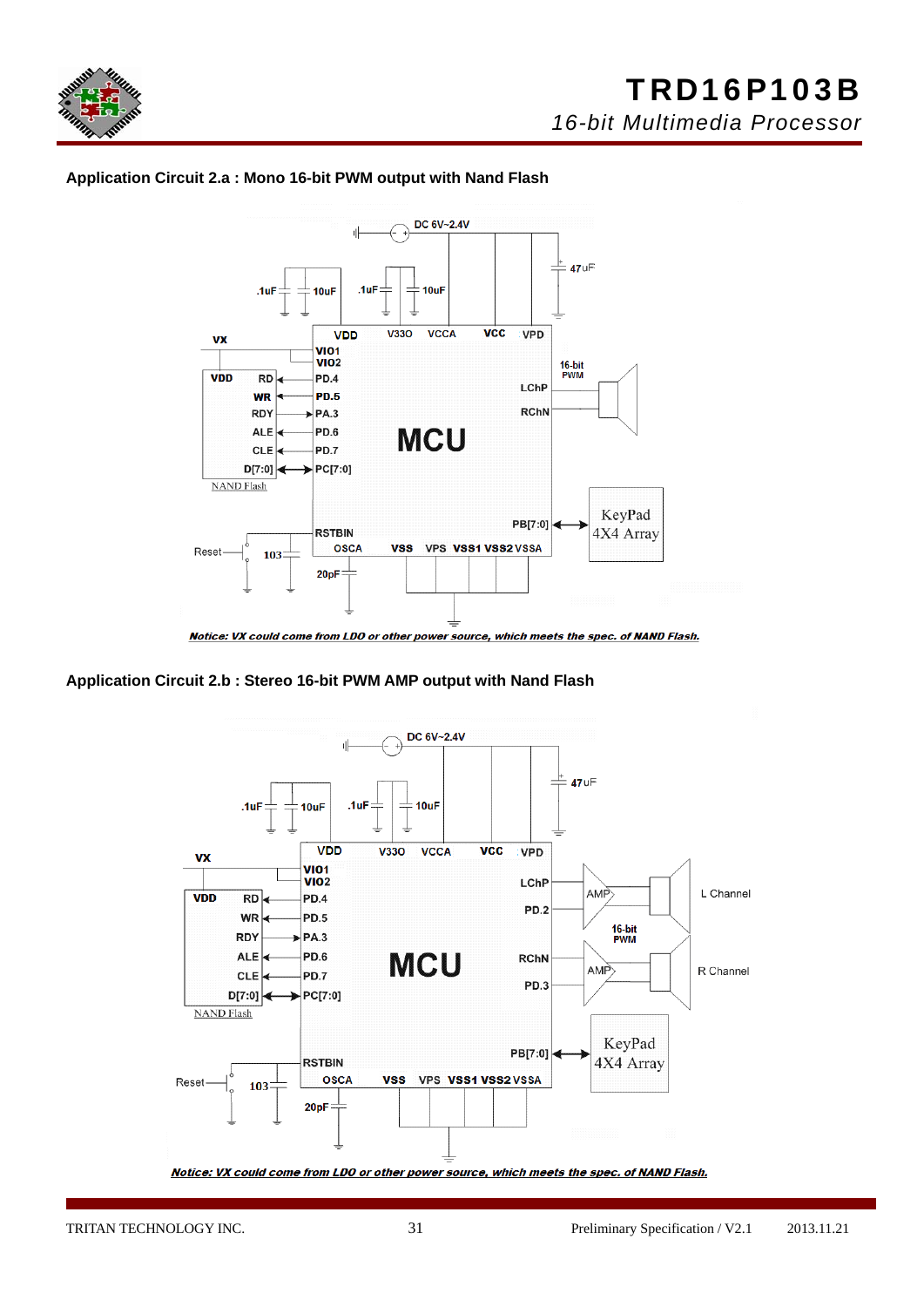

## **Appendix:**

#### **A1 SPI Operation Sequence (SPI Type 1)**

#### **A1.0 Initial Process**

| set io[IOC_PA].b3    | // set output port         |
|----------------------|----------------------------|
| set io[STATUS].b8    | // Enable SPI Control      |
| set io[PortA].b3     | $\text{/}$ / $\text{CS}=1$ |
| set io[SPI_CTRL].b11 | // set ICS = 1             |

#### **A1.1 Sending Data Process**





rets

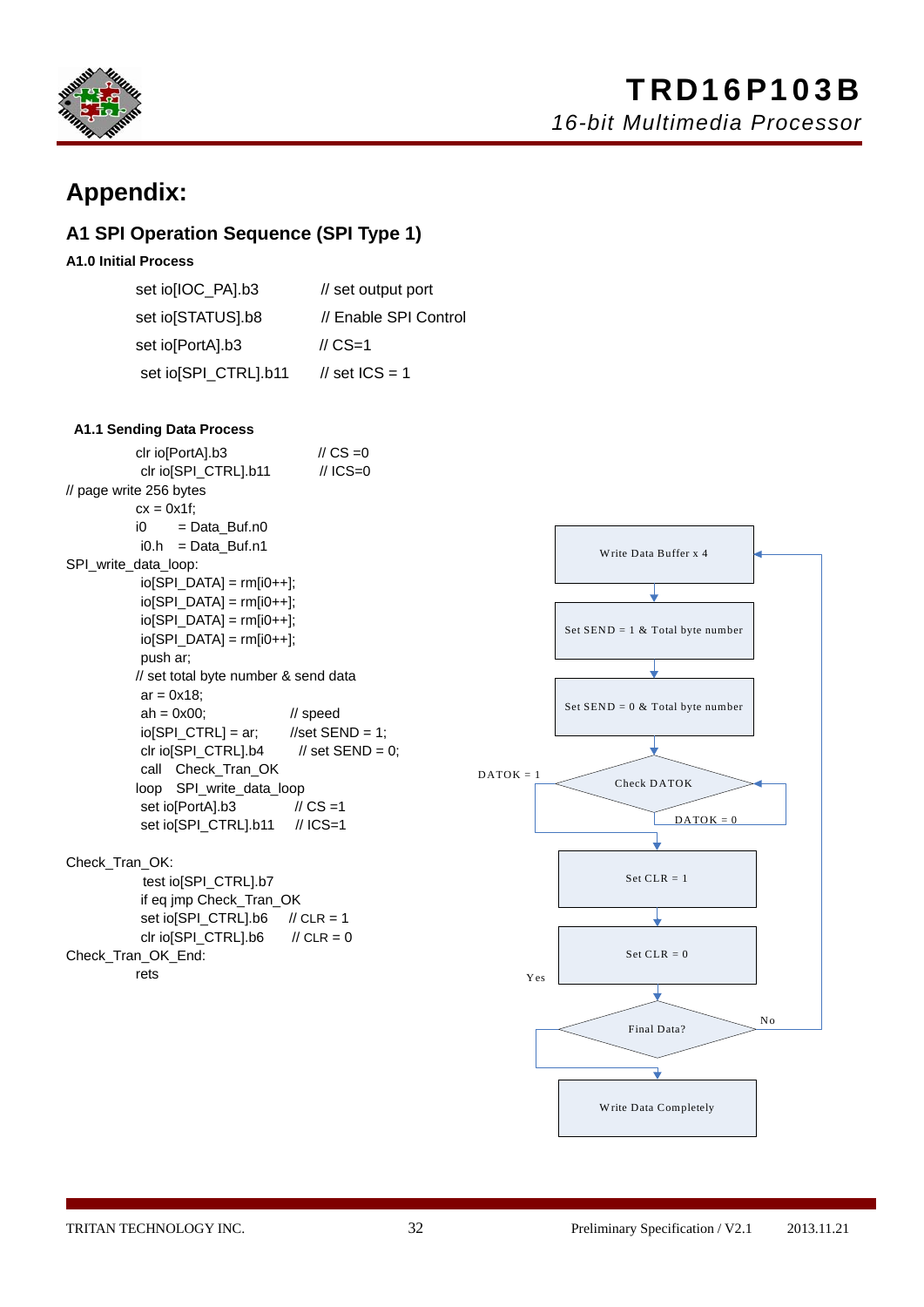

## TRD16P103B

*16-bit Multimedia Processor*